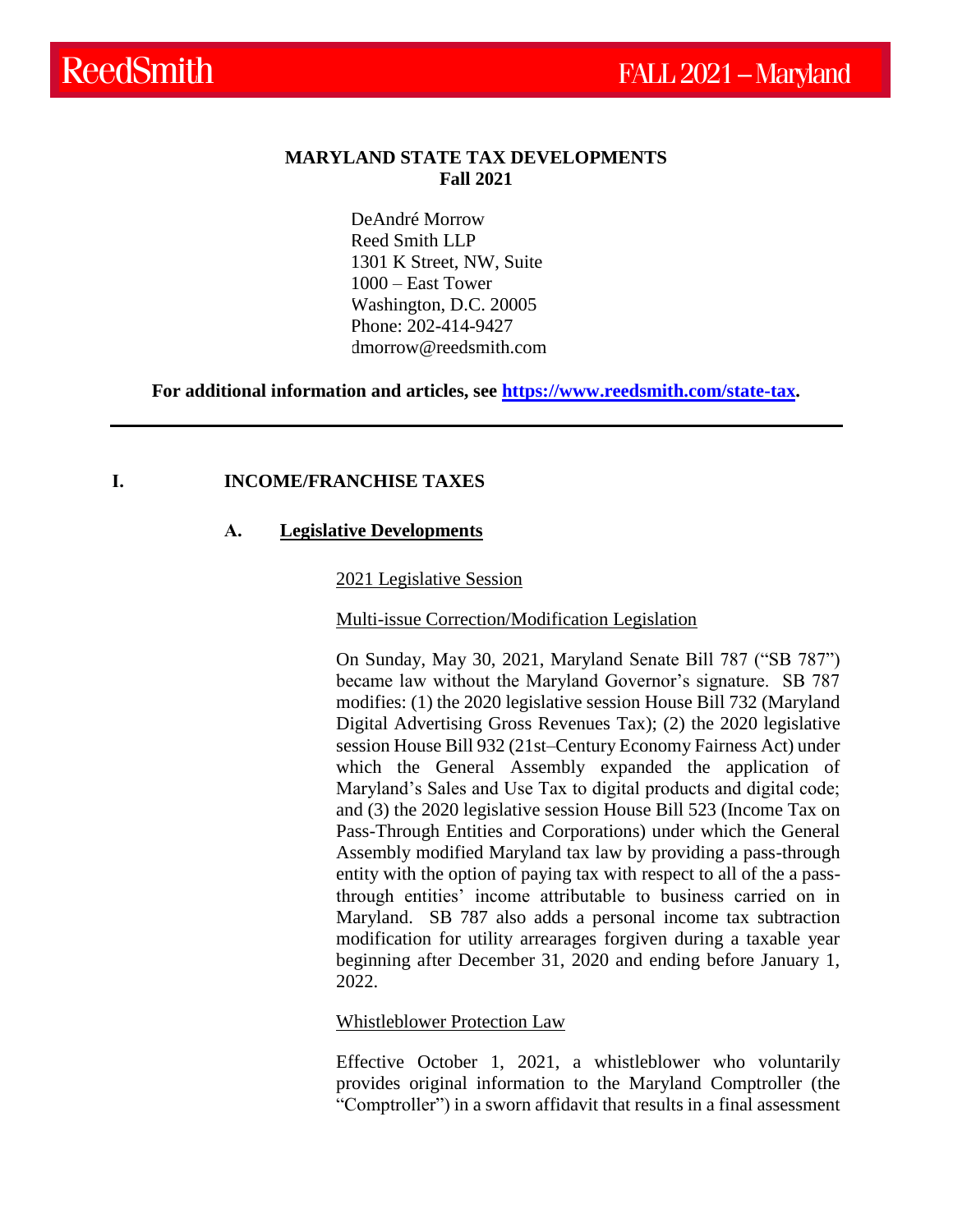in a covered enforcement action or a successful outcome against a taxpayer in a related action, will be entitled to receive a monetary reward amount between 15 percent to 30 percent of what the State recovers.. "Covered enforcement actions" include the state and county income tax liability of a taxpayer whose federal adjusted gross income is at least \$250,000, or the state and county tax liability of a business whose annual gross receipts or sales are at least \$2 million; and (2) taxes in dispute exceeding \$250,000. HB 804 (2021).

### Statute of Limitations Extension

Effective October 1, 2021, the statute of limitations for collection of unpaid taxes is increased from 7 to 10 years, and the amount of time from when a tax is assessed until when the assessment can be collected from 7 to 10 years. HB 804 (2021).

The Maryland RELIEF Act of 2021 provides for a Sales and Use Tax Discount for small businesses in lieu of the standard vendor discount. This discount is available for the filing periods of March, April, and May of 2021. The relief is a credit on the sales and use tax returns in the amount of the lesser of \$3,000 or the sales and use tax collected during the filing period and may not exceed \$9,000 for the total three-month period.

### **Reed Smith Observations**

It would be an understatement to say that the Digital Ad Tax is flawed. The most obvious flaw is that tax likely imposes a discriminatory tax on electronic commerce in violation of the Internet Tax Freedom Act (the "ITFA"). In 1998, Congress enacted the ITFA to prohibit state and local governments from imposing "multiple or discriminatory taxes on electronic commerce." The ITFA specifically defines what constitutes a "discriminatory tax." A "discriminatory tax" is defined to include "any tax imposed by a State . . . on electronic commerce that . . . is not generally imposed and legally collectible by such State . . . on transactions involving similar property, goods, services, or information accomplished through other means. . . ." "Electronic commerce" is defined as "any transaction conducted over the Internet or through Internet access, comprising the sale, lease, license, offer, or delivery of property, goods, services, or information. . . ." If a transaction is generally not taxed when it is conducted through traditional commerce, the ITFA bars a state from taxing a similar transaction when conducted through e-commerce.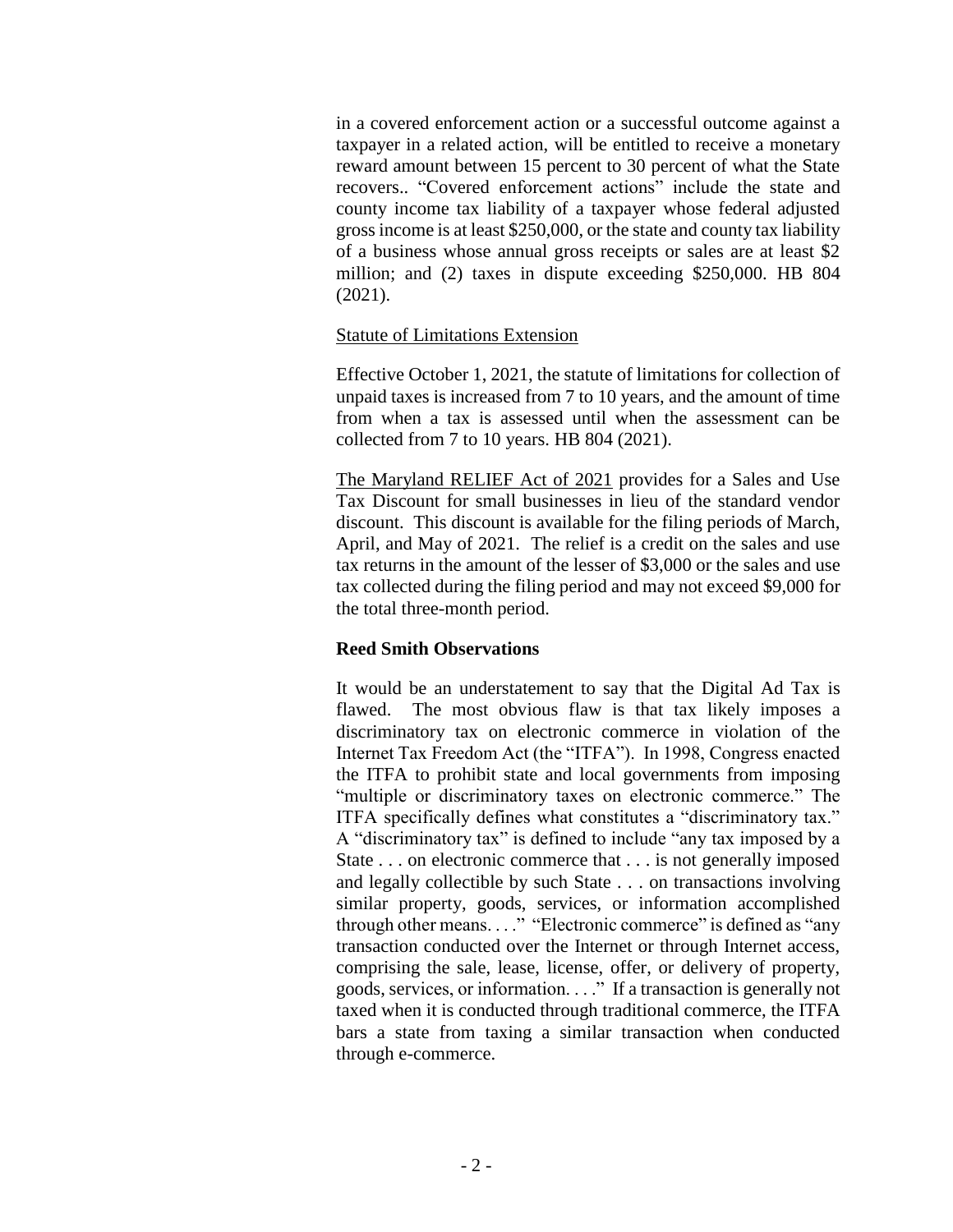Two lawsuits (one at the federal-level, one at the state-level) have been filed challenging the tax on various grounds, including IFTA, and the Due Process, and Supremacy Clauses. *Chamber of Commerce of the United States of America et al v. Franchot* (Civil No. 21-cv-410 (D. Md., filed February 18, 2021); *Comcast of California/Maryland/Pennsylvania/Virginia/West Virginia LLC, et al. v. Comptroller of the Treasury of Maryland*, C-02-CV-21- 000509 (Circuit Court for Arundel County) (filed April 15, 2021).

### 2020 Legislative Session

#### Maryland Digital Advertising Gross Revenues Tax

The Digital Ad Tax imposes a new tax on the annual gross revenues businesses derived from providing "digital advertising services" in Maryland. The originally enacted legislation defined "digital advertising services" to include "advertisement services on a digital interface, including advertisements in the form of banner advertising, search engine advertising, interstitial advertising and other comparable advertising services." SB 787 has since modified the definition of "digital advertising services" to exclude advertisement services on digital interfaces that are owned or operated by or operated on behalf of entities that primarily engage in either "the business of operating broadcast television or radio station" or "the business of newsgathering, reporting, or publishing articles or commentary about news, current events, culture, or other materials of public interest." SB 787 also adds provisions that prohibit digital advertisement service providers from "directly" passing on the Digital Ad Tax to their customers "by means of a separate fee, surcharge, or line-item."

The Digital Ad Tax is imposed on a business's "annual gross revenues," defined as "income or revenue from all sources, before any expenses or taxes, computed according to generally accepted accounting principles," derived from digital advertising services in Maryland. The Digital Ad Tax potentially applies to numerous businesses, including many located outside Maryland. While the minimum assessable tax base is global gross revenues of at least \$100 million, the threshold for requirement to file an annual return with the Comptroller is just \$1 million in annual gross revenues from digital advertising in Maryland. An apportionment fraction is to be used to determine the annual gross revenues derived from digital advertising services in Maryland. The numerator is the gross revenue of a company that comes from digital advertising in Maryland and the denominator is the gross revenue of a company that comes from digital advertising across the U.S.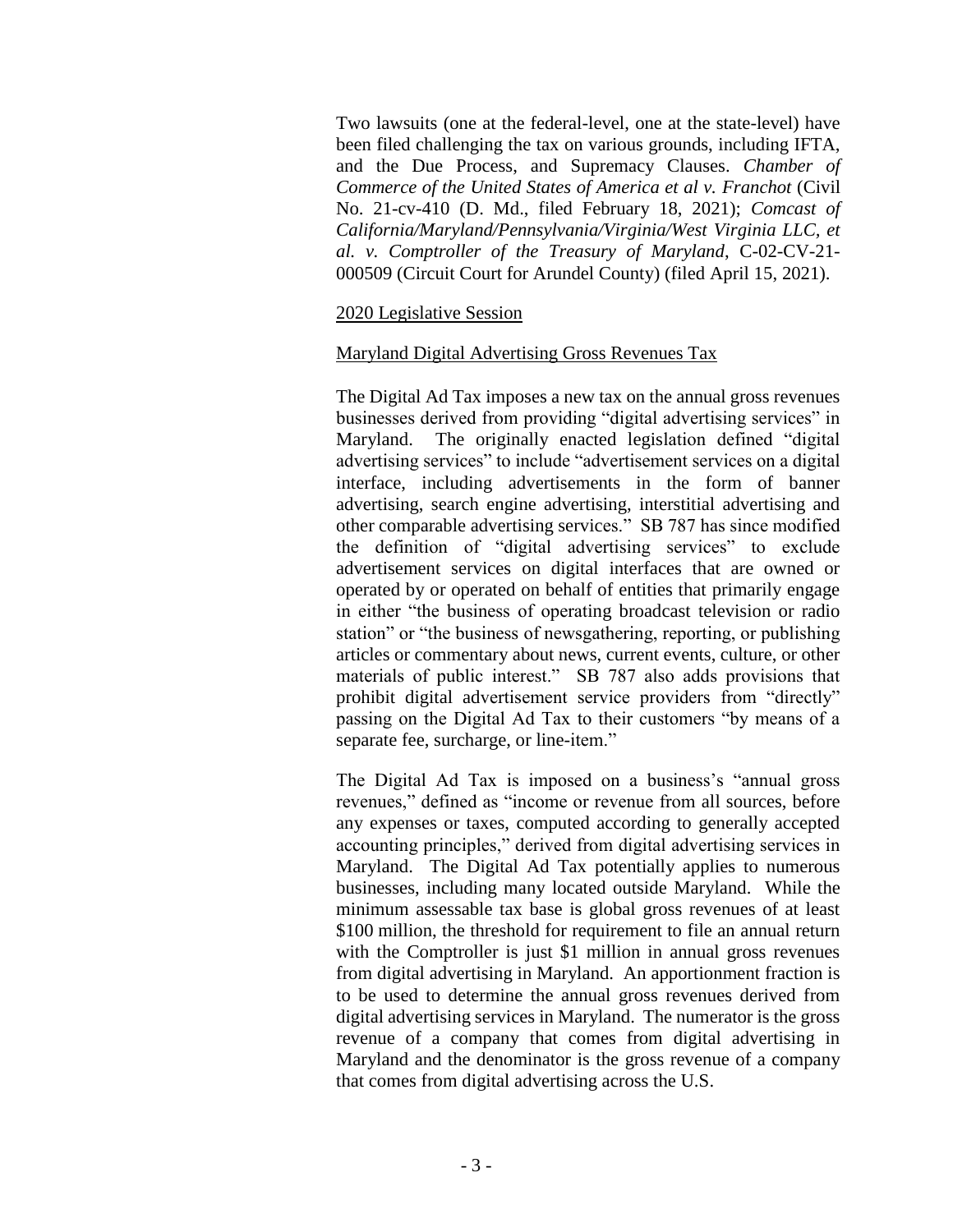Additionally, persons who expect their annual gross revenues derived from digital advertising services in Maryland to exceed \$1 million are required to file a declaration of estimated tax and pay 25% of the estimated tax. As originally enacted, the deadline to file the declaration and pay 25% of the estimated tax was on or before April 15, 2021. However, because SB 787 changes the applicability date of the Digital Ad Tax to tax years ending after December 31, 2021, the new deadline to file the declaration and pay 25% of the estimated tax will be April 15, 2022. To add icing on an already messy cake, the law provides that the willful failure of any person who is required to file a declaration is guilty of a misdemeanor and is potentially subject to monetary penalties. HB 732 (2020) as modified by SB 787 (2021).

### Pass-through Entities

On May 2, 2020, SB 523 became law, without the Governor's signature. This law modifies Maryland tax law by providing a passthrough entity (PTE) with the option of paying tax with respect to all of the PTE's income attributable to business carried on in Maryland, not just the distributive share attributable to the nonresident members. If a PTE has one or more individual members, the tax rate would equal to the sum of the lowest county income tax rate and the top marginal state income tax rate for individuals on each item of net income includable in the individual member's distributive or pro rata share of the PTE's income attributable to business carried on in Maryland. If the pass-through entity has one or more entity members, the tax would be imposed at the State corporate income tax rate on each item of net income includable in an entity member's distributive or pro rata share of the PTE's income attributable to business carried on in Maryland. The tax cannot exceed the sum of all of the members' shares of the PTE's distributive cash flow. Each member can claim a tax credit against the state income tax equal to the tax paid by the pass-through entity on the member's share of the pass-through entity's taxable income. SB 523 is effective July 1, 2020 and is applicable to all taxable years beginning after December 31, 2019.

SB 523 also changes the number of employees that a worldwide headquartered company must have for purposes of the single sales apportionment exemption. Specifically, a corporation would be classified as a "worldwide headquartered company" if it meets the original three prongs (see 2018 updates below) and, if the parent corporation is a franchisor, it is part of a group of corporations that employ at all times between July 1, 2017, and June 30, 2020 at least 400 full-time employees at the parent corporation's principal executive office. SB 523 (2020).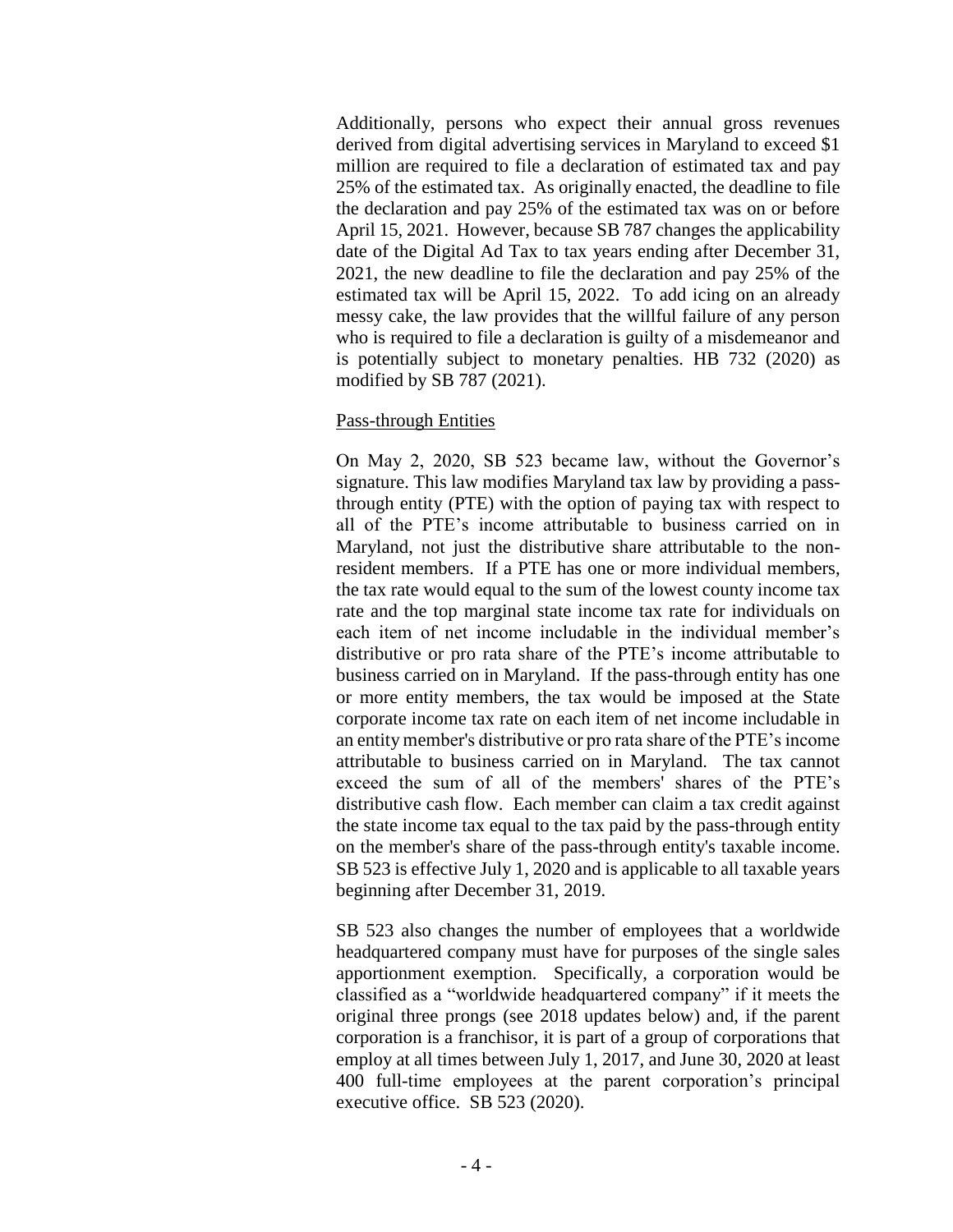### 2018 Legislative Session

#### Single Sales Factor Apportionment

On April 24, 2018, Maryland's governor signed two identical bills (SB 1090 and HB 1794) into law (Chapters 341 and 342 of the Acts of 2018) that will gradually phase in a single sales factor apportionment formula for corporate income tax purposes. The phase in schedule is as follows:

- From January 1, 2018, through December 31, 2018, the sales factor will be triple-weighted, plus payroll and property, with a denominator of five;
- From January 1, 2019, through December 31, 2019, the sales factor will be quadruple-weighted, plus payroll and property, with a denominator of six;
- From January 1, 2020, through December 31, 2020, the sales factor will be quintuple-weighted, plus payroll and property, with a denominator of seven;
- From January 1, 2021, through December 31, 2021, the sales factor will be sextuple-weighted, plus payroll and property, with a denominator of eight;
- From January 1, 2022, and thereafter, a single sales factor will be used.

Companies meeting the definition of a "worldwide headquartered company" may continue to use a three-factor formula with doubleweighted sales. After December 31, 2021, a worldwide headquartered company may annually elect to use either the single sales factor formula or the three-factor formula with doubleweighted sales. A "worldwide headquartered company" is defined as a company that filed a federal corporate income tax return for the taxable year, filed a 10-Q with the SEC for the quarterly period ending June 30, 2017, has its principal executive office in Maryland, and employs at least 500 full-time employees between July 1, 2017, and June 30, 2020. Worldwide headquartered companies that elect to use a three-factor apportionment formula must include gross income from intangible investments from the sale of intangible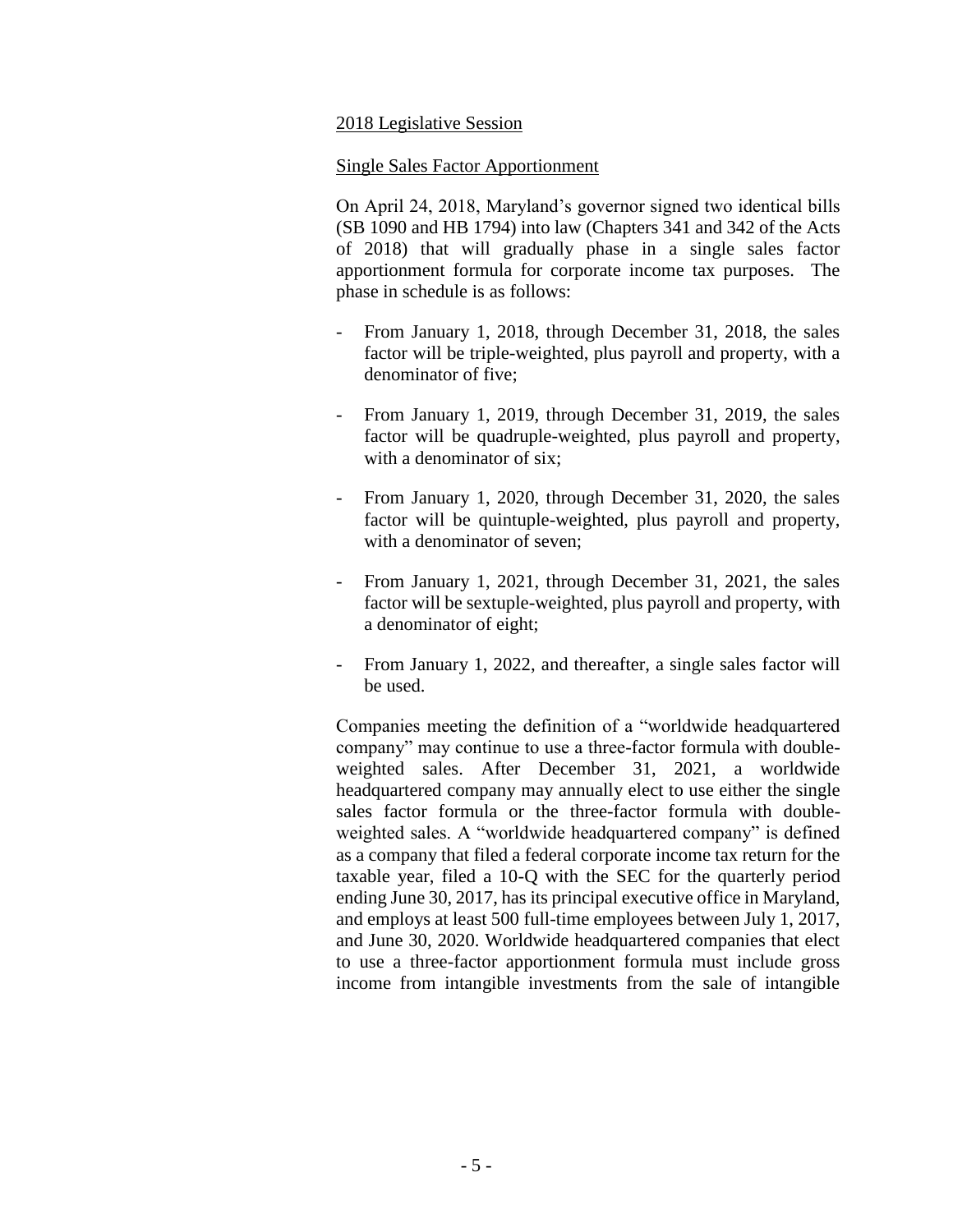property in the calculation of the numerator based on the average of the property and payroll factors. SB 1090 and HB 1794 (2018)

## 2017 Legislative Session

### i. Interest Rate for Tax Deficiencies and Refunds

Maryland passed legislation that revised previously enacted legislation regarding the calculation of the annual interest rate for tax deficiencies and refunds, by removing the requirement that the rates be rounded to the nearest whole number. The revised legislation requires the Comptroller's Office to set the annual interest rate for tax refunds and monies owed to the State by October 1 of each year for the next calendar year at a rate equal to the greater of three percentage points above the average prime rate of interest in the previous fiscal year, based on information from the Federal Reserve Bank, or: 13% for calendar 2016; 12% for calendar 2017; 11.5% for calendar 2018; 11% for calendar 2019; 10.5% for calendar 2020; 10% for calendar 2021; 9.5% for calendar 2022; and 9% for calendar 2023 and each year thereafter. *See* Md. Code Ann. Tax-Gen. § 13-604; HB 122 (2017).

### ii. The More Jobs for Marylanders Program.

Maryland enacted the More Jobs for Marylanders Program, which allows any manufacturer located in the State to claim increased expensing amounts under Maryland's income tax by conforming Maryland law to the maximum aggregate costs of expensing allowed under Section 179 of the Internal Revenue Code (IRC) and to claim any bonus depreciation amounts provided under IRC § 168(k). The Act also establishes budgeted tax credits against the State income tax and sales tax for manufacturers. SB 317 (2017).

## iii. Increase of Income Tax Credit for Qualified Research and Development Expenses.

Maryland enacted legislation increasing the maximum total amount of research and development tax credits the Department of Commerce may approve in a specified calendar year from \$4.5 million to \$6.5 million for 2017. *See* Md. Code Ann. Tax-Gen. § 10- 721; SB 200 (2017).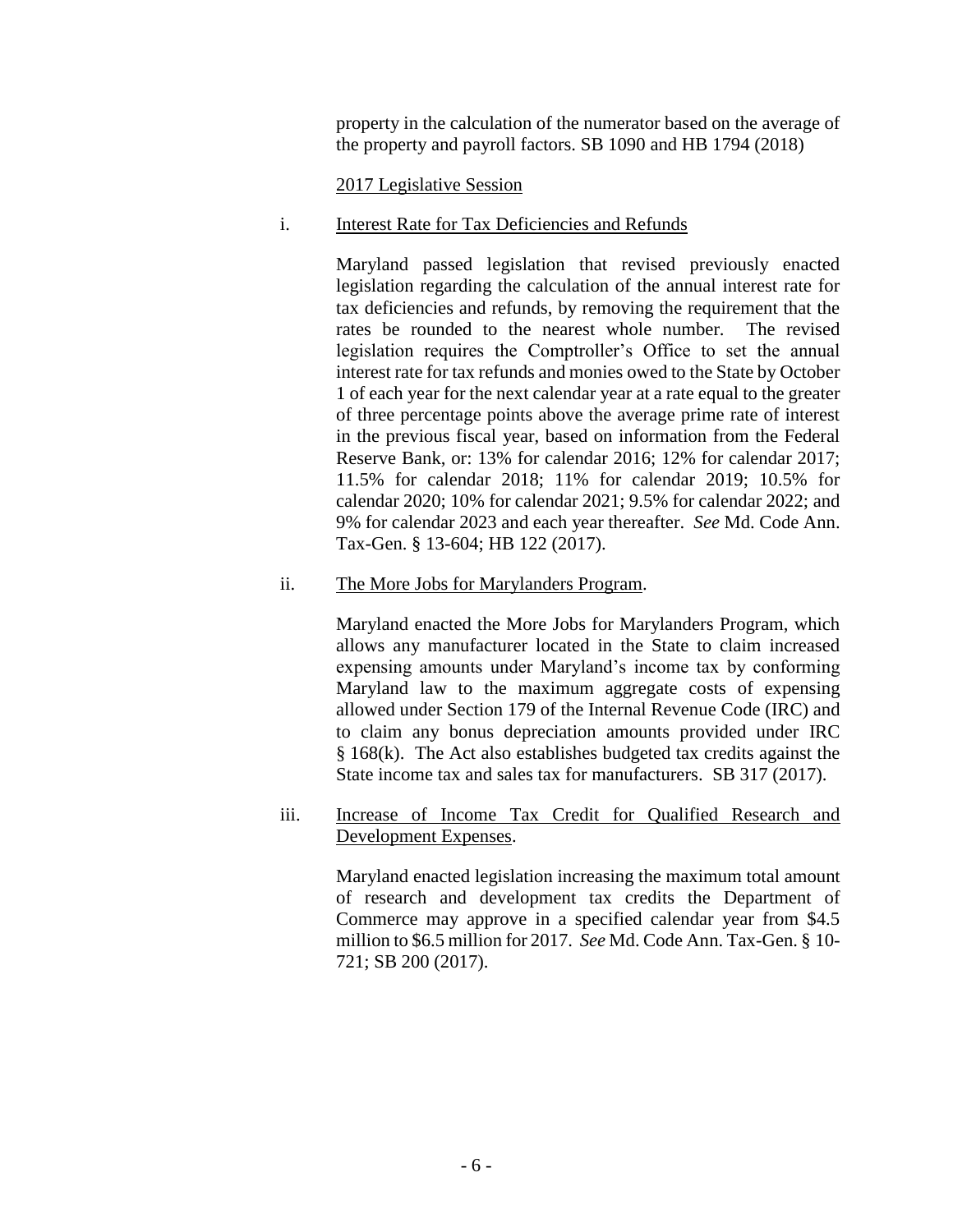## **B. Judicial Developments**

## i. Maryland Tax Court holds that unauthorized insurance company is exempt from corporate income tax.

On July 13, 2020, the Maryland Tax Court held that a captive insurance company that was an unauthorized insurance company Maryland law was exempt from Maryland corporate income tax. On remand from the Maryland Court of Special Appeals, the sole issue to be determined by the Tax Court was whether Title 4 of the Insurance Article of the Annotated Code of Maryland provided an exemption from corporate income tax. The taxpayer, Leadville Insurance Company, is a wholly owned subsidiary of Macy's Retail Holdings, Inc. and a Vermont based captive insurance company. The Comptroller conducted an audit of Macy's and discovered that Macy's had deducted payments made to Leadville, and took the position that, based on *Comptroller of the Treasury v. Syl, Inc*., 375 Md. 78 (2003) and its progeny, that the payments from Macy's to Leadville were, in part, income taxable by Maryland.

In 2017, the Tax Court granted Leadville's motion for summary judgment on the ground that it was an insurance company, and under Tax General § 10-104(4) not subject to Maryland's income tax. The Comptroller appealed and, on March 26, 2019, the Court of Special Appeals reversed the decision of the Tax Court and remanded the matter back to that court for further proceedings. Specifically, the Court of Special Appeals noted that the Tax Court never addressed the Comptroller's argument that, as an unauthorized insurer (i.e. insurer who does not hold a certificate of authority issued by the Maryland Insurance Commissioner), Leadville was subject to tax under Title 4, Subtitle 2 of the Insurance Article. Based on this, the Comptroller argued that Leadville did not qualify for the tax exemption in Tax General § 10-104(4), because that exemption only references a person "subject to taxation under Title 6." *Leadville Insurance Company v. Comptroller of the Treasury*, No. 13-IN-OO-0035 (Md. Tax July. 13, 2020).

#### ii. Maryland Tax Court invalidates Maryland regulation disallowing certain net operating loss (NOL) carry forwards.

On October 12, 2007, the Comptroller amended the Code of Maryland Regulations by adding Md. Regs. Code 03.04.03.07(5) and (6), which provided that if a liquidated or acquired corporation was not subject to Maryland income tax law when its NOL was generated, then an acquiring corporation which is subject to Maryland income tax law cannot use the NOL of the liquidated or acquired corporation as a deduction to offset Maryland income.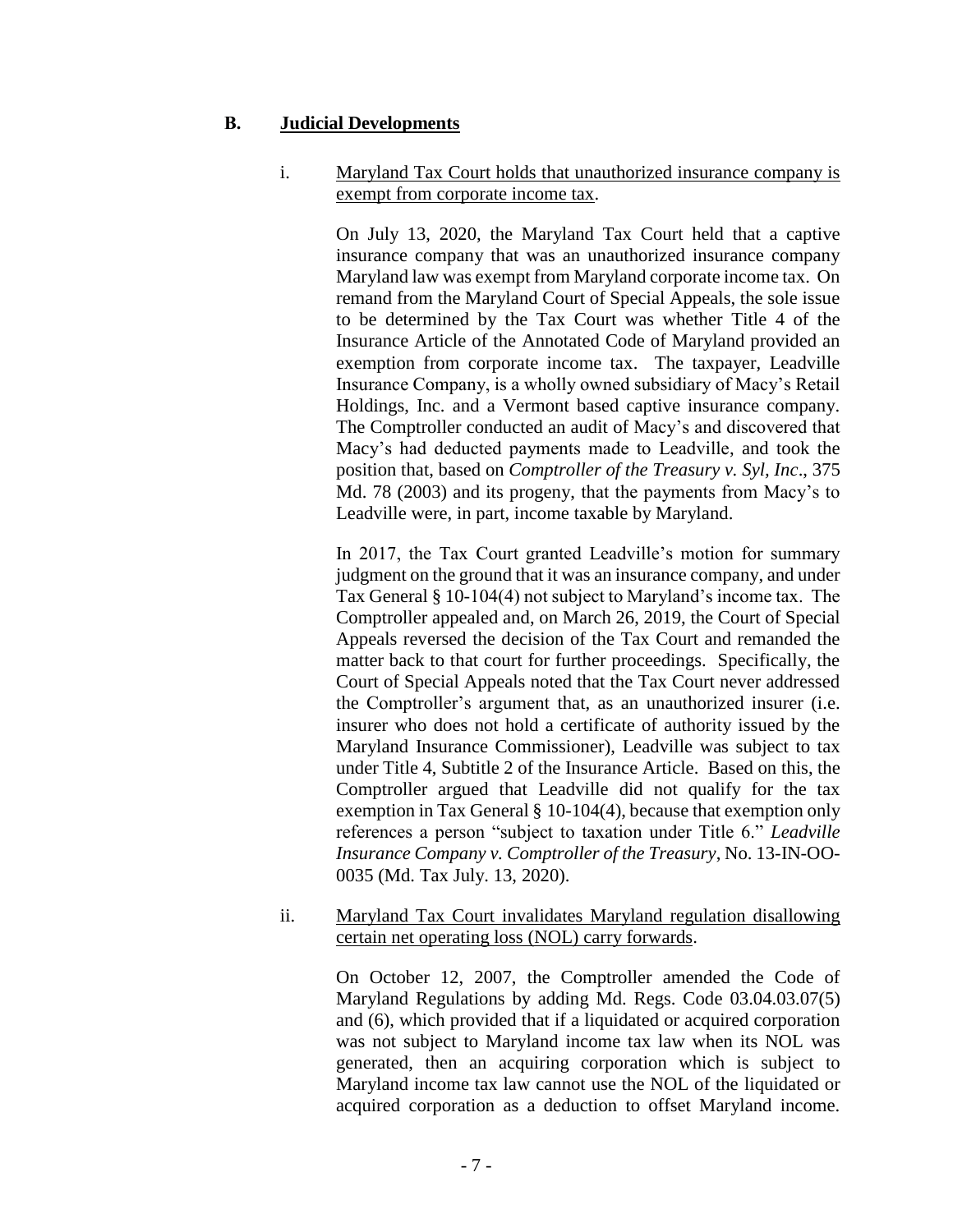Prior to these amendments, the Comptroller allowed NOLs of merged entities to be deducted by the surviving entity, irrespective of whether the merged entity had filed a tax return in Maryland when the loss was generated. Although Maryland law allows the Comptroller to adopt regulations, the regulations must be reasonable and consistent with the statutory scheme they seek to implement or explain. In *Sunbelt Rentals Inc. v. Comptroller of Maryland*, the taxpayer, Sunbelt Rentals ("Sunbelt"), merged with NationsRentUSA, Inc. and NationsRent, Inc. (collectively "NationsRent") in 2006, with Sunbelt surviving. Prior to the merger, NationsRent incurred NOLs in tax years 2003 through 2006. Sunbelt filed Maryland income tax returns for tax years 2005 through 2013, and claimed NOL deductions in tax years 2007 through 2013 that included deductions for NOLs originally generated by NationsRent. Relying on its regulation, which disallowed the use of NOLs from acquired or liquidated corporations as a deduction if the acquired or liquidated corporation was not subject to Maryland income tax when the NOL was generated, the Comptroller disallowed Sunbelt's deduction for the NOLs generated by NationsRent. On appeal, the Tax Court agreed with Sunbelt that the regulation was contrary to Maryland's statutory scheme. As such, the Tax Court allowed Sunbelt's NOL deductions. *Sunbelt Rentals, Inc. v. Comptroller of the Treasury,* Dkt. No. 18-IN-00-241 (Md. Tax Sept. 9, 2019).

## **Reed Smith Observation**

In the *Sunbelt* case, the Comptroller argued that the regulatory provisions were reasonable interpretations of Maryland's corporate income tax statute, because they implemented the legislature's efforts to prevent the unintended use of NOL deductions unconnected to Maryland to offset Maryland income. This argument had some weaknesses. First, no Maryland statutory provision exists that limits the NOLs at issue in the manner detailed in the regulations. The starting point for the calculation of Maryland corporate income tax is federal taxable income determined under the Internal Revenue Code ("IRC"). The taxpayer in this case used its federal taxable income, which included NOLs determined and allowed under the IRC. Additionally, the regulation arguably had the effect of violating the Commerce Clause of the United States Constitution. This is because the disallowance discriminated against corporations depending on whether they were doing business in Maryland at the time they incurred losses. Similarly situated taxpayers should consider filing protective claims for refund for open periods.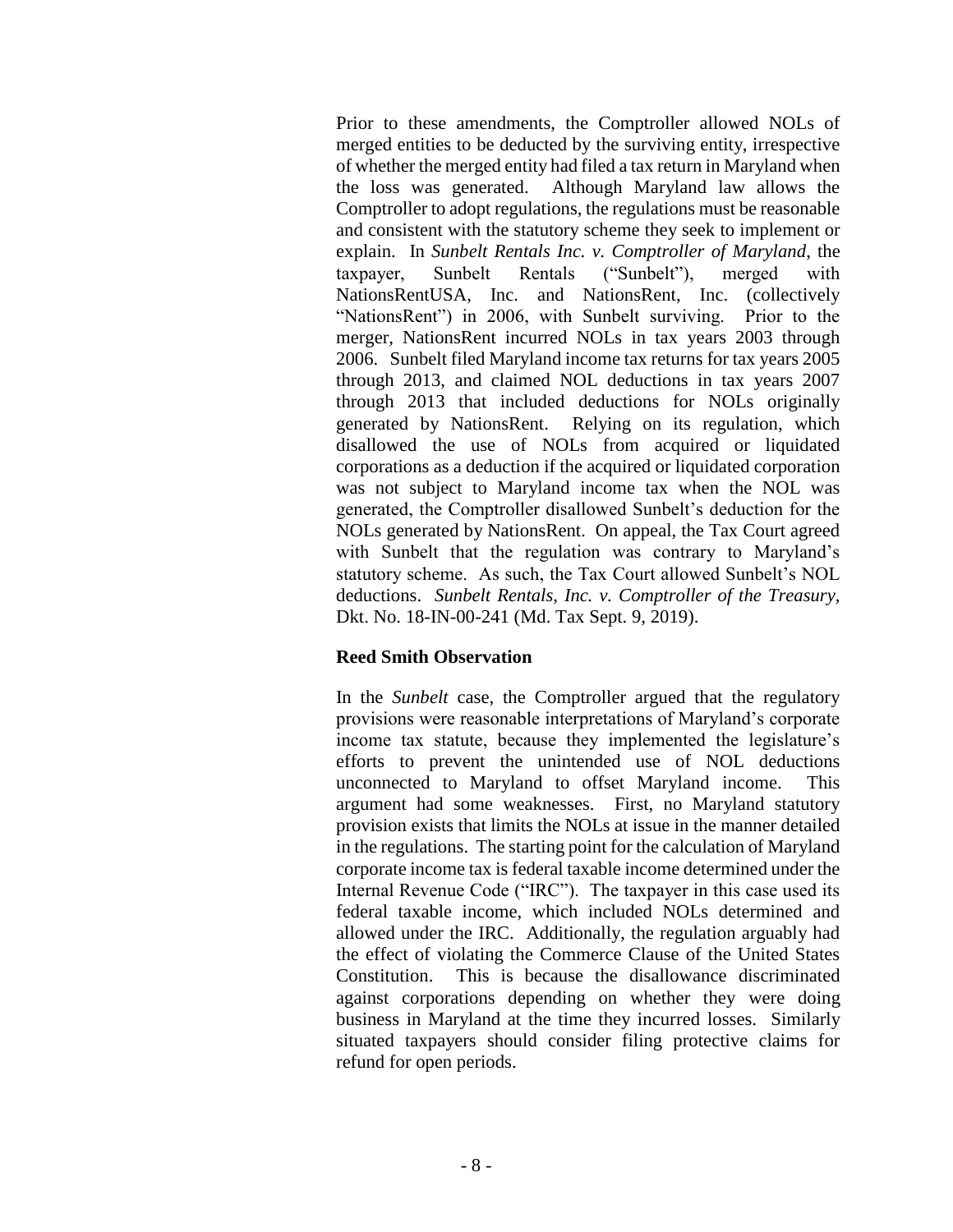iii. Maryland Tax Court holds that limited liability company ("LLC") with no federal income tax liability still had Maryland tax liability.

*CNI Technical Services* involved six out-of-state companies, organized as LLCs, all of which were wholly owned by a singlemember out-of-state LLC. The six LLCs had no federal taxable income for the period at issue. The Maryland Tax Court held that the income of the six LLCs was subject to Maryland's nonresident pass-through entity tax, even though the LLCs had no federal tax liability. The court concluded that although federal law did not require the parent LLC to file a federal Form 1120, the parent and its subsidiaries were required to do so in order to complete the Maryland return. Accordingly, the nonresident pass-through entity tax of 8.25% could be imposed on the subsidiaries' nonresident taxable income that was allocable to Maryland. The taxpayer appealed to the Circuit Court for Anne Arundel County on February 6, 2019. On July 11, 2019, the Circuit Court remanded the case to Tax Court for factual findings. Oral arguments occurred on September 23, 2020. *CNI Technical Services, LLC v. Comptroller of Maryland*, Nos. 17-IN-00-0743- 17-IN-00-0748 (Md. Tax Ct. Jan. 17, 2019), *remanded In the Matter of CNI Technical Service, LLC et al., No. C-02-CV-19-000418 (Md. Cir. Ct. 2019).*

iv. Maryland Circuit Court for Anne Arundel County affirms Tax Court holding that an out-of-state intangible holding company has nexus with Maryland in first post-*Gore* decision.

> In *In re ConAgra Brands*, the Comptroller asserted nexus over ConAgra Brands based on its licensing of intangibles to various operating companies that do business in Maryland. Although ConAgra Brands engages in substantial activity other than the licensing of intangibles—e.g., it is responsible for the ConAgra group's multi-million dollar national marketing and advertising program—the Tax Court agreed with the Comptroller that Maryland had nexus over the company.

> The Tax Court determined that ConAgra Brands lacked real economic substance as a separate business entity from its parent. It cited ConAgra Brand's use of centralized ConAgra-wide services (e.g., legal, treasury function, and information services), shared corporate executives, and a circular flow of funds as proof that ConAgra Brands could not have functioned as a corporate entity without the support services it received from the ConAgra group.

> One positive result in the case was that the Tax Court's decision to abate interest from the date the taxpayer filed its appeal (February 2009) through the date of the Order (February 2015) and to abate all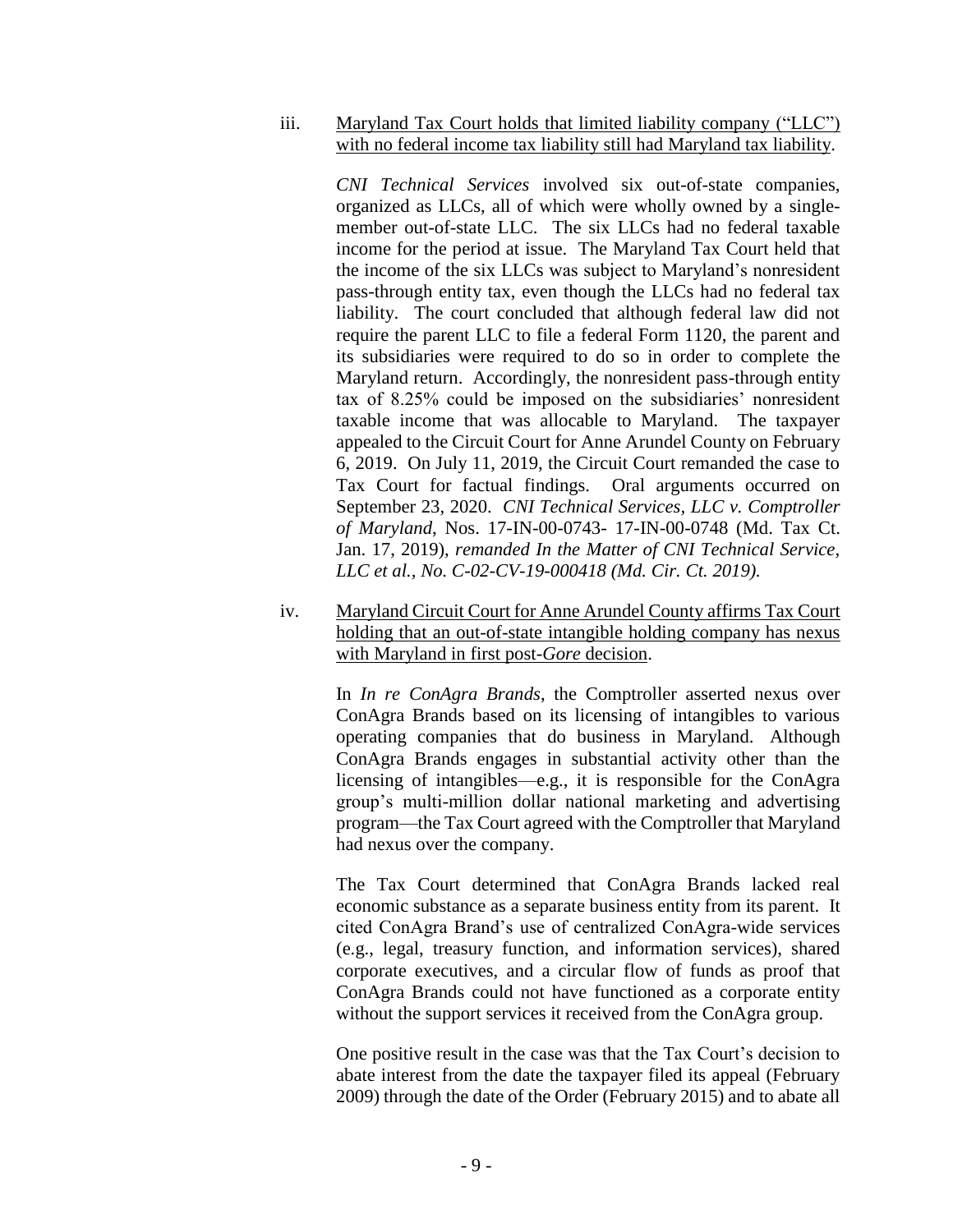penalties. With \$1.4 million in tax at issue, at a 13% interest rate on deficiencies, the abatement was meaningful.

On appeal, the Maryland Circuit Court for Anne Arundel County, based on the *Gore<sup>1</sup>* decision, affirmed the decision, concluding the holding company established nexus in the state through its parent company. Following *Gore*, the Court also reversed the Tax Court's waiver of interest. ConAgra Brands appealed to the Court of Special Appeals of Maryland. On June 27, 2019, the Court of Special Appeals of Maryland upheld the decision of the Tax Court in all respects, thereby in part affirming and in part reversing the decision of the Circuit Court. *ConAgra Foods RDM, Inc. v. Comptroller of Treas*., 211 A.3d 611 (Md. Spec. App. 2019).

v. Maryland courts continue disturbing trend by sustaining Comptroller's assertion of nexus for out-of-state corporation based on enterprise dependency in *Staples* decision.

> The *Staples* case involved the Comptroller's assertion of nexus over Staples, Inc. ("Staples") and Staples the Office Superstore, Inc. ("Superstore") based on their receipt of intercompany interest and franchise fee payments, respectively, from operating companies that did business in Maryland.

> Staples and Superstore are both Delaware corporations, with their principal place of business in Massachusetts. Both corporations had significant amounts of property and paid millions of dollars of salaries and wages to employees. However, neither corporation had any employees or owned any real or tangible property in Maryland.

> In 1998, Staples reorganized its corporate structure. After the reorganization, Staples' stores in Maryland were operated by two subsidiaries: (1) Staples, The Office Superstore East, Inc. ("Staples East") and (2) Staples Contract & Commissions, Inc. ("Staples C&C"). Subsequent to the reorganization, Staples provided a variety of managerial and administrative services (such as backoffice functions and cash management) for the benefit of certain subsidiaries, including Staples East and Staples C&C. Staples East and Staples C&C paid interest to Staples pursuant to a cash management system.

> Superstore operated retail stores and distribution centers in various states other than Maryland. It also provided a franchise system to Staples East and Staples C&C, which included a license to use certain trademarks and other intellectual property and

 $\overline{\phantom{a}}$ 

<sup>&</sup>lt;sup>1</sup> Gore Enterprise Holdings, Inc. v. Comptroller of the Treasury, 87 A.3d 1263 (Md. 2014).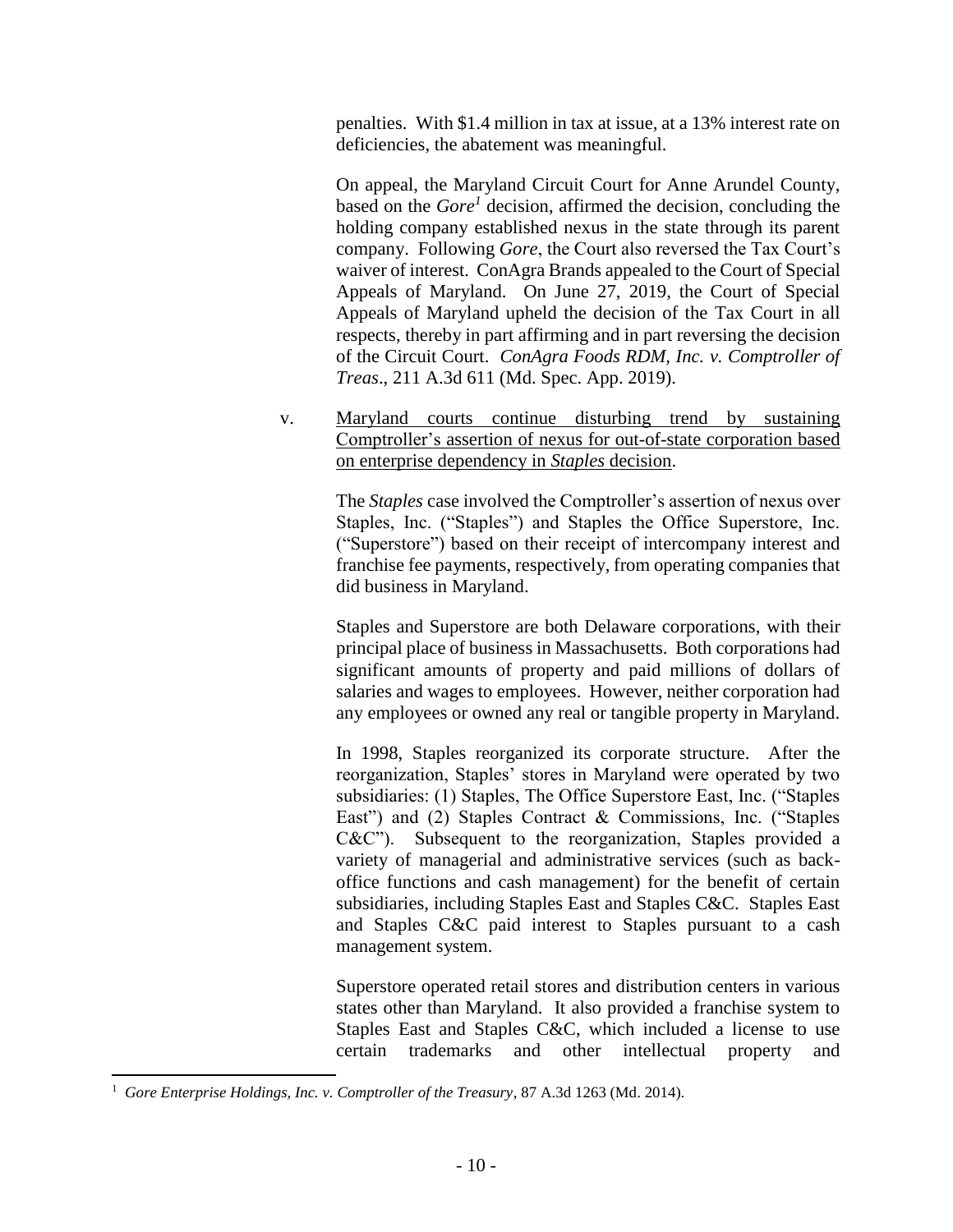merchandising, marketing and real estate services. Staples East and Staples C&C, in turn, paid Superstore a franchise fee for use of the franchise system.

The Comptroller issued assessments against Staples and Superstore, asserting nexus with Maryland based on their receipt of interest income and franchise fees, respectively, from Staples East and Staples C&C.

The Tax Court upheld the Comptroller's assessments stating the facts supported the Comptroller's position that enterprise dependency existed between Staples and Superstore and the affiliated corporations. Based on these facts, the Tax Court determined Staples and Superstore lacked economic substance as separate business entities because they were part of a unitary business enterprise that included Staples C&C and Staples East. Accordingly, the Tax Court determined Staples and Superstore had nexus with Maryland. The Tax Court abated more than six years' worth of interest and all penalties, similar to the abatement granted to the taxpayer in the *ConAgra* decision, noting that the law in Maryland on this issue had evolved through various court decisions, and that the taxpayer's nexus challenge was in good faith and was supported by a reasonable basis.

Staples and Superstore filed a petition for judicial review in the Circuit Court for Anne Arundel County and the Comptroller crosspetitioned on the interest abatement issue.The Circuit Court affirmed the tax, but remanded the interest abatement issue to the Tax Court. Staples Superstore appealed to the Court of Special Appeals of Maryland and the Comptroller, again, cross-appealed on the interest abatement issue. *Staples Inc. v. Comptroller,* Nos. 09- IN-OO-0148, 09-IN-OO-0149 (Md. Tax Ct. 2015*),aff'd in part In re Staples Inc., No. C-02-CV-002009* (Md. Cir. Ct. 2017).

On August 9, 2018, the Court of Special Appeals of Maryland ruled that intangible holding companies operating in Maryland as subsidiaries were economically dependent on their out-of-state parent company, Staples Inc. However, the Court held that the Tax Court properly waived interest, as the appellants had a reasonable basis for challenging the law and acted in good faith. *Staples, Inc. v. Comptroller of Treas*., 2597, Sept. Term, 2016, 2018 WL 3777463, at \*1 (Md. Spec. App. Aug. 9, 2018).

On November 30, 2018, Staples and Superstore filed a petition for *certiorari* with the Maryland Court of Appeals. The Court of Appeals denied *certiorari* on February 22, 2019. On July 22, 2019, Staples and Superstore filed a petition for *certiorari* with the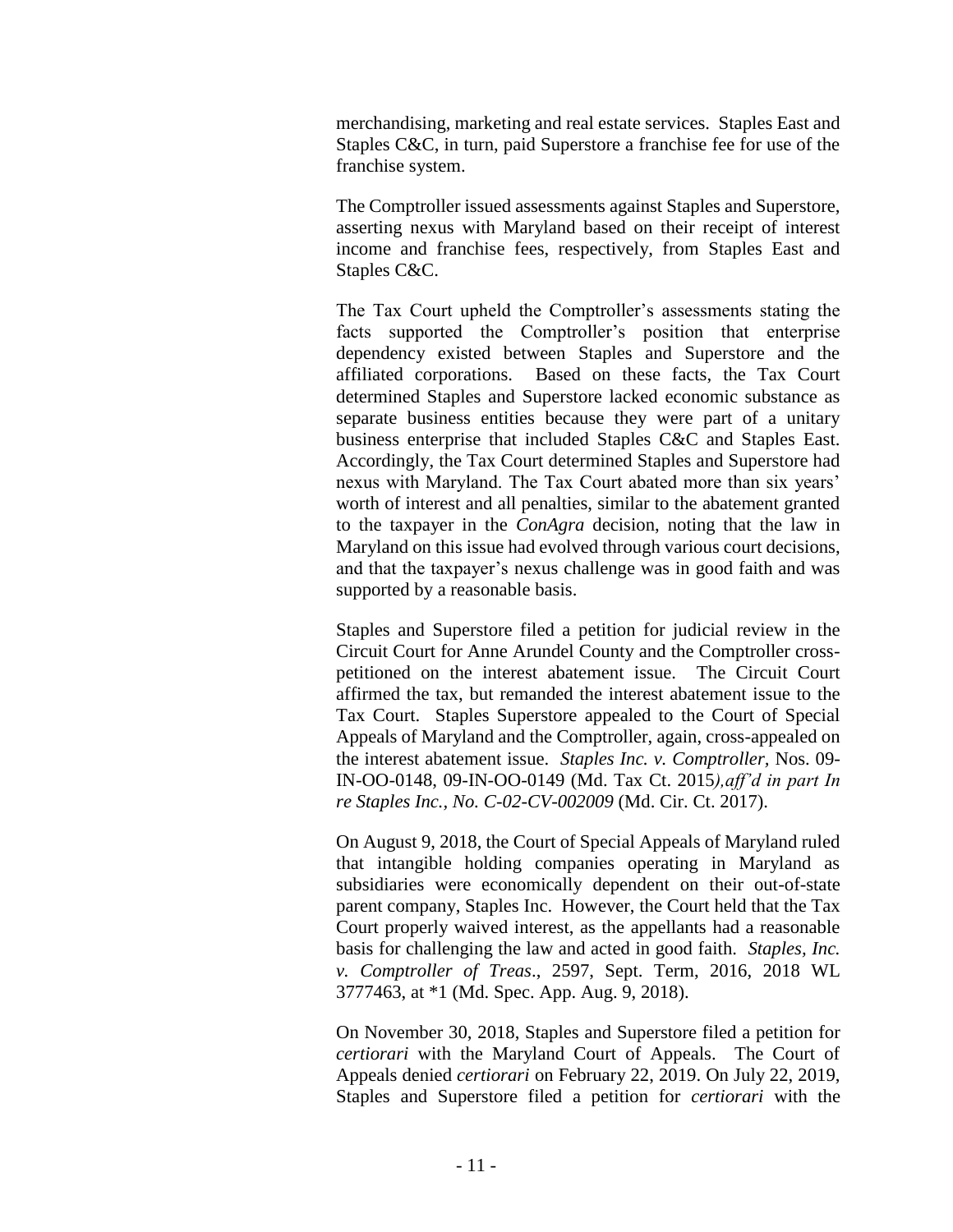Supreme Court of the United States. On November 4, 2019, the Supreme Court of the United States denied the taxpayer's petition. (*Staples, Inc., et al. v. Comptroller*, Md. Ct. Spec. App., No. 2597, September Term, 2016, 08/09/2018, cert. denied, U.S. S. Ct., Dkt. No. 19-119, 11/04/2019.)

vi. Maryland Tax Court, once again assigns an in-state operating company's apportionment factors to an affiliated out-of-state holding company.

> This case involved a parent company, Host International, Inc., based in Bethesda, Maryland, that operated food and merchandise concessions through its subsidiaries at locations throughout the United States, and one of its subsidiaries, Michigan Host, an affiliate of Host International that operated all non-aviation passenger services and concessions at the Detroit Metropolitan Airport.

> A Comptroller audit of Host International for tax years 2000 – 2003 revealed that Host International made interest payments in excess of \$128 to Michigan Host over four years, beginning in 2000. Michigan Host did not file Maryland corporate income tax returns during tax years  $2000 - 2003$ , as it owned no real property in Maryland and no non-management employees were located in Maryland. The Comptroller assessed \$1,706,825 in income taxes, interest, and penalties against Michigan Host, based on the interest payments received from Host International.

> Michigan Host appealed to the Tax Court. The Comptroller asserted that Michigan Host had nexus with the state because it lacked economic substance as a separate business entity from its parent. The Tax Court agreed and sustained the Comptroller's use of an alternative apportionment formula derived directly from the parent corporation's Maryland income tax return where "application of the statutory 3-factor apportionment formula would have yielded an apportionment factor of zero." *Michigan Host Inc. v. Comptroller*, No. 12-IN-OO-1187 (Md. Tax Feb. 1, 2017).

vii. Tax Court holds that an out-of-state corporation's activities were not protected by Public Law 86-272.

> *Blue Buffalo Company, Ltd. v. Comptroller of Maryland* involved a Delaware corporation, Blue Buffalo, which was headquartered and domiciled in Connecticut. Blue Buffalo sold pet products in various states, including Maryland. Blue Buffalo solicited orders directly from pet supply retailers in Maryland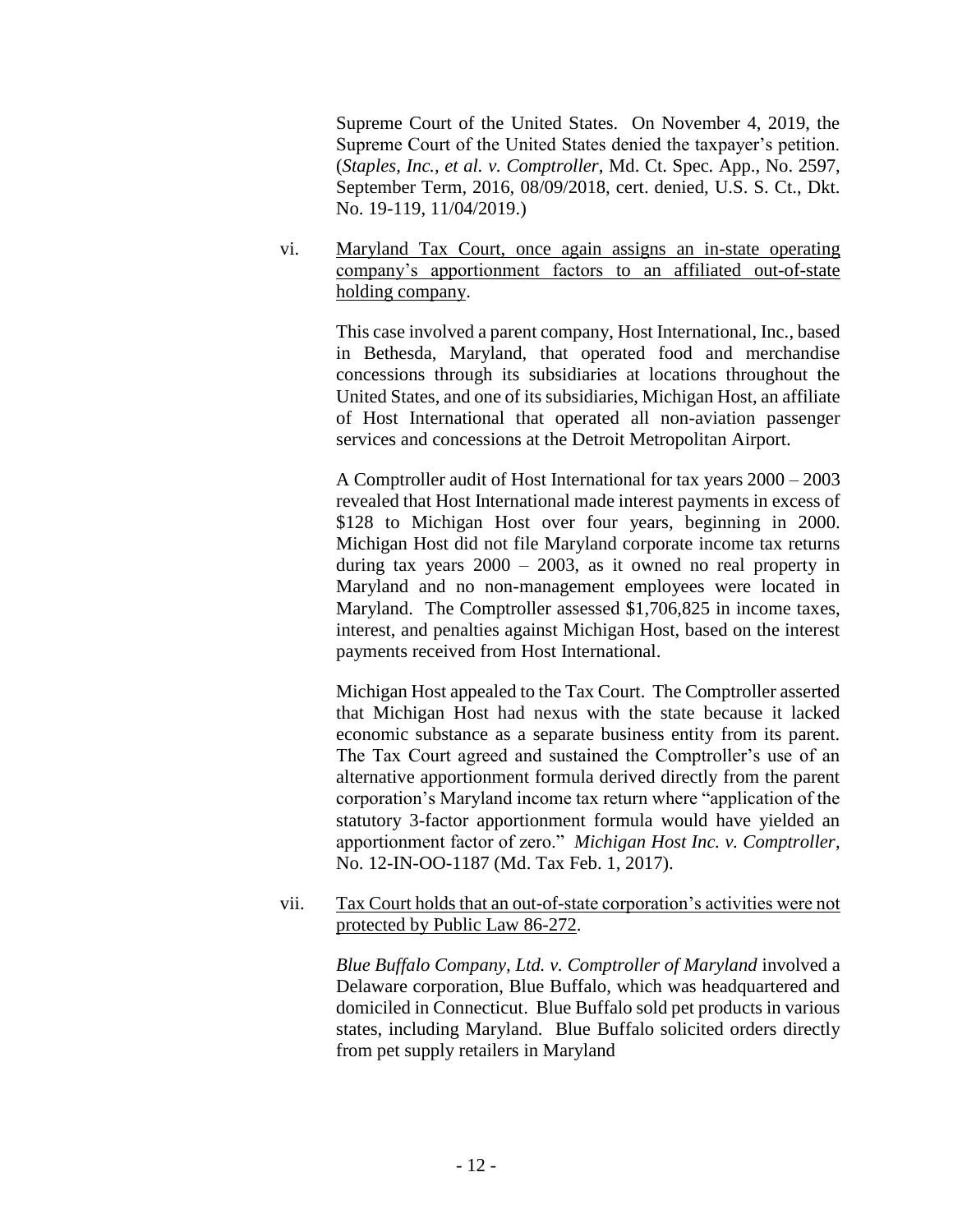Blue Buffalo filed a refund claim, on the basis that it was entitled a refund of all corporate income taxes paid to the Comptroller for tax years 2011 and 2012, as its activities in the state qualified for protection under 15 U.S.C. § 381, *et seq*. ("Public Law 86-272"). Public Law 86-272 prohibits a state from imposing a net income tax on income derived within the state by any person from interstate commerce, if the only business activity within the state by or on behalf of such person during the tax year is the solicitation of orders for sales of tangible personal property by its employees or representatives.

The Comptroller's office denied Blue Buffalo's claim, asserting that Blue Buffalo's Maryland activities exceeded the types of activities protected under Public Law 86-272 (i.e., the solicitation of orders). Blue Buffalo appealed the refund denial to the Tax Court. The Tax Court affirmed the Comptroller's denial of the refund claims, concluding that the corporation's activities exceeded Public Law 86- 272 protection. Specifically, the Tax Court claimed that Blue Buffalo's activities exceeded Public Law 86-272 protection because the duties of Blue Buffalo's Maryland employees included "getting customers to make in-store purchases of Blue Buffalo's products." Blue Buffalo had argued that these activities fell squarely within the portion of P.L. 86-272 protecting missionary sales activity  $-$  i.e. soliciting orders from indirect customers. *Blue Buffalo Co. v. Comptroller of the Treasury*, Maryland Tax Court, No. 16-IN-OO-0364 (Aug. 30, 2017).

Blue Buffalo filed a petition for judicial review in the Circuit Court for Baltimore City. On April 11, 2018, the Circuit Court affirmed the Tax Court's decision. On April 26, 2018, this case was appealed to the Court of Special Appeals of Maryland, and oral arguments occurred on May 8, 2019. On December 20, 2019, The Maryland Court of Special Appeals affirmed the Circuit Court's decision. *Blue Buffalo Co., Ltd. v. Comptroller of the Treasury*, Md. Ct. Special App., No. 495, September Term, 2018 (December 20, 2019).

## **C. Administrative Developments**

## i. Guidance on the Reporting and Taxation of IRC § 965 Repatriation Income for Tax Year 2017.

On October 5, 2018, the Comptroller issued Income Tax Alert 10- 18 to describe the effect of IRC § 965 on the calculation of taxable income for Maryland corporate income tax purposes. IRC § 965, which was added by the federal Tax Cut and Jobs Act of 2017, requires certain taxpayers holding shares in controlled foreign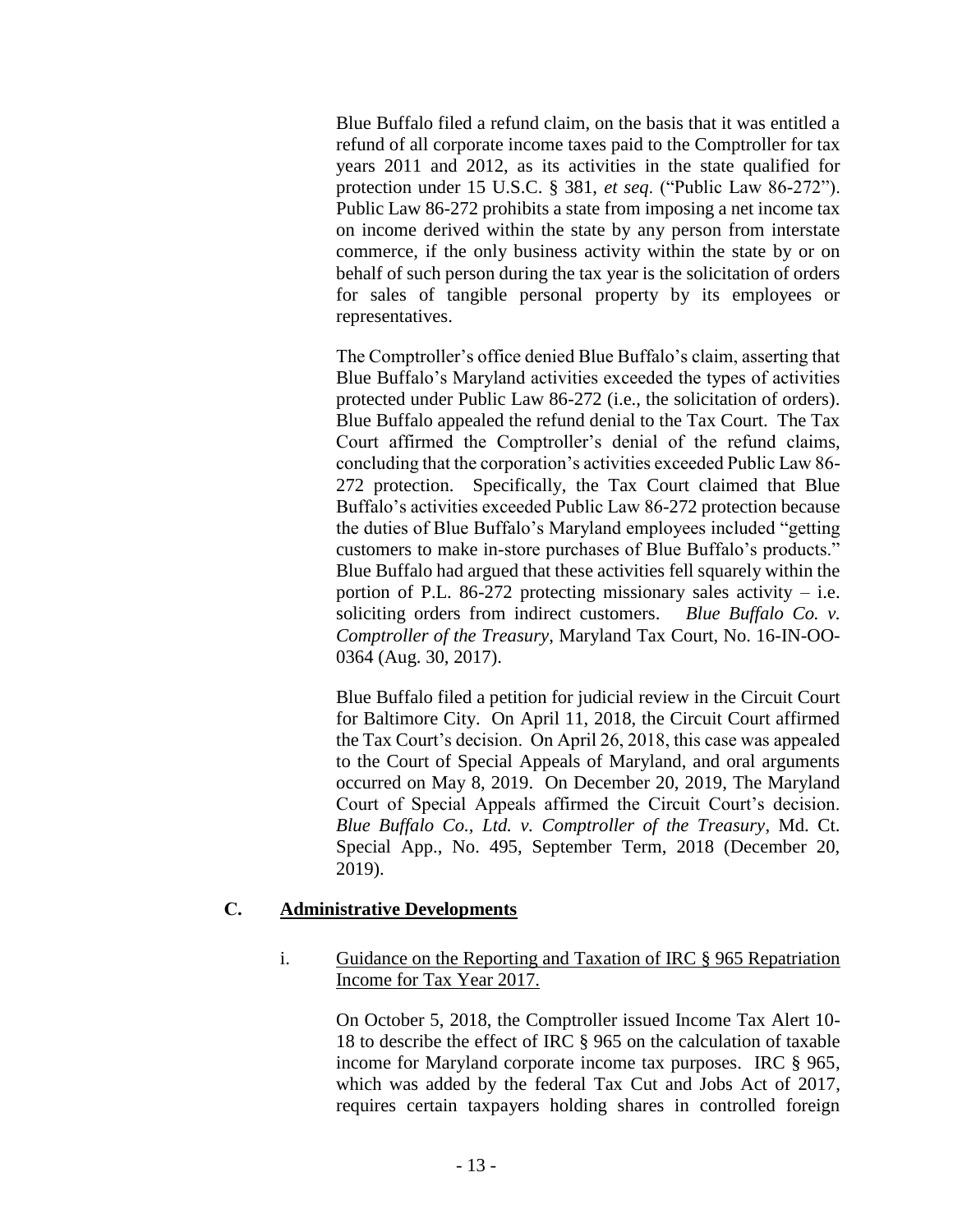corporations with untaxed foreign earnings and profits to pay tax as if those earnings had been repatriated to the United States in tax year 2017. Income Tax Alert 10-18 provides that because Maryland has not enacted legislation that would exclude IRC § 965 income from Maryland taxable income, it must be included on Maryland Forms 502, 510, 500, or 504, to the extent applicable. However, Maryland law provides a subtraction modification for corporations that receive dividends if: (1) the receiving corporation owns, directly or indirectly, 50% or more of the paying corporation's outstanding shares of capital stock; and (2) the paying corporation is organized under the laws of a foreign government. *See* Md. Code Ann. Tax-Gen. §10-307.

## ii. Maryland Power Of Attorney Forms.

As of January 1, 2017, the Comptroller's Office only accepts Maryland Form 548 (Power of Attorney) or Maryland Form 548P (Reporting Agent Authorization) as power of attorney forms for Maryland tax purposes. The Comptroller's Office will no longer accept the federal Form 2848 or federal Form 8821 as power of attorney forms for Maryland tax purposes.

## **II. TRANSACTIONAL TAXES**

## **A. Economic Nexus**

## i. *Wayfair* Response

On June 21, 2018, the United States Supreme Court announced its decision in *South Dakota v. Wayfair, Inc*., et al., 585 U. S. \_\_\_ (2018), that overruled *Quill Corp. v. North Dakota*, 504 U. S. 298 (1992), and *National Bellas Hess, Inc. v. Department of Revenue of Illinois*, 386 U. S. 753 (1967). The Court found physical presence is not necessary to create substantial nexus between a remote seller and a taxing state for Commerce Clause purposes. In response to the *Wayfair* decision, the Comptroller submitted a proposed emergency regulation to Maryland General Assembly's Joint Committee on Administrative, Executive, and Legislative Review (AELR), requiring vendors with more than \$100,000 in sales or 200 or more separate transactions into Maryland to register and collect sales tax beginning on October 1, 2018. On August 29, 2018, the AELR approved the Comptroller's emergency regulation, which was set to expire on March 30, 2019. On February 11, 2019, the Comptroller adopted permanent regulations, which mirror the emergency regulation.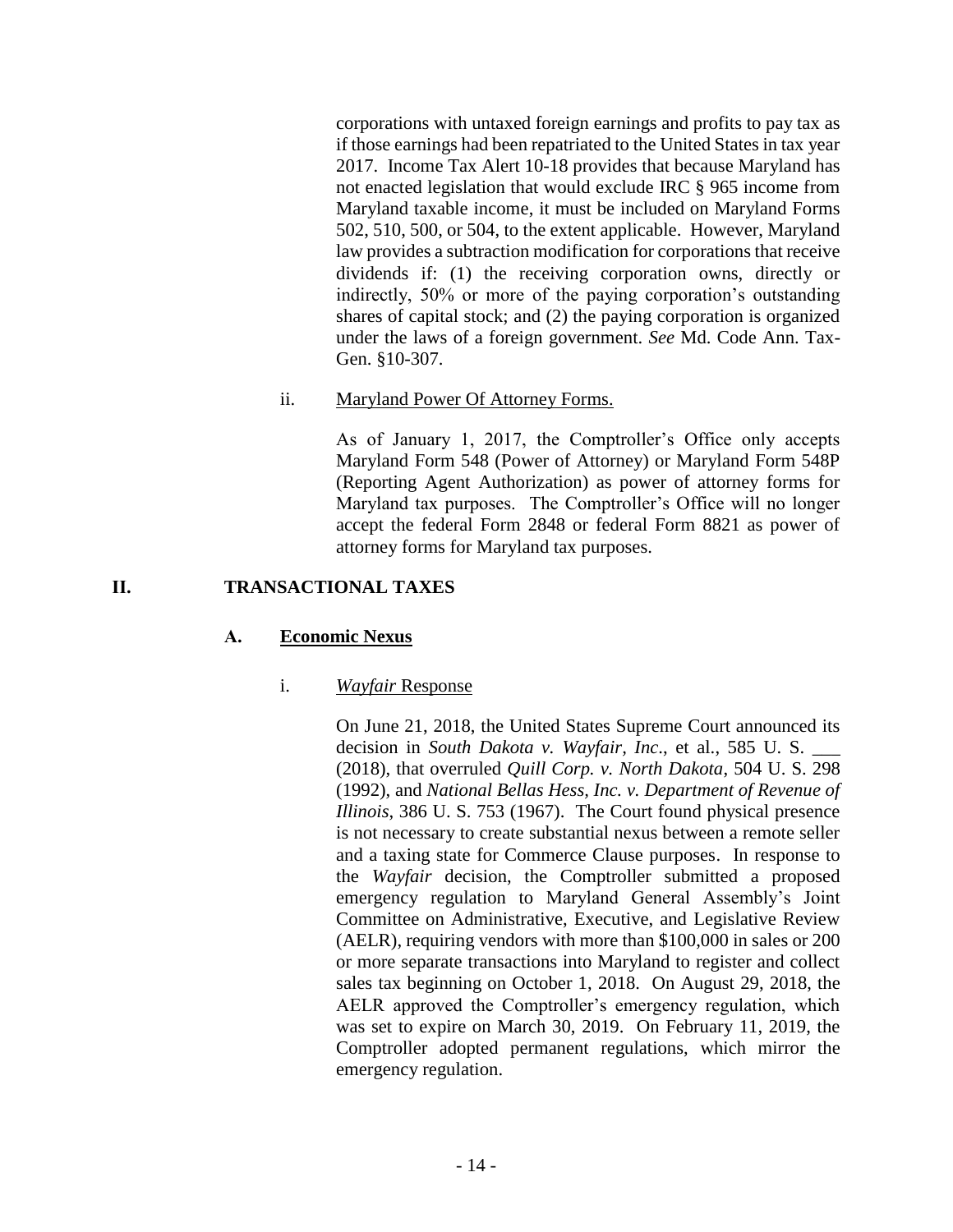### **Reed Smith Observation**

Although the Comptroller's Office interprets Maryland's sales tax nexus statute "as broadly as is permitted under the United States Constitution," that interpretation – and thus the emergency regulation – may be inconsistent with Maryland's existing nexus statute, which arguably requires physical presence. In 2017, legislators proposed two economic nexus bills that did not pass. Those bills would have altered the definition of "engage in the business of an out-of-state vendor," for purposes of establishing nexus under the sales and use tax law, to include vendors with more than \$10,000 in sales or 200 or more separate transactions in Maryland. Thus, at least some members of the General Assembly who wished to impose economic nexus believed in 2017 that legislation was necessary to do so, and the failure of those bills suggests that the General Assembly at large did not have the appetite to assert economic nexus, at least not before the Supreme Court chimed in, and not at such a low threshold.

## **B. Legislative Developments**

# Digital Products Tax

Effective March 14, 2021, Maryland's definition of a taxable "retail sale" was amended to include the sale of a "digital product" and "digital code." "Digital product" means "a product that is obtained electronically by the buyer and delivered by means other than tangible storage media through the use of technology having electrical, digital, magnetic, wireless, optical, electromagnetic, or similar capabilities." The term "digital product" includes:

- a work that results from the fixation of a series of sounds that are transferred electronically, including prerecorded or live music or performances, readings of books or other written materials, and speeches and audio greeting cards sent by email;
- a digitized sound file, such as a ring tone, that is downloaded onto a device and may be used to alert the user of the device with respect to a communication;
- a series of related images that, when shown in succession, impart an impression of motion, together with any accompanying sounds, that are transferred electronically, including motion pictures, musical videos, news and entertainment programs, live events, video greeting cards sent by email, and video or electronic games;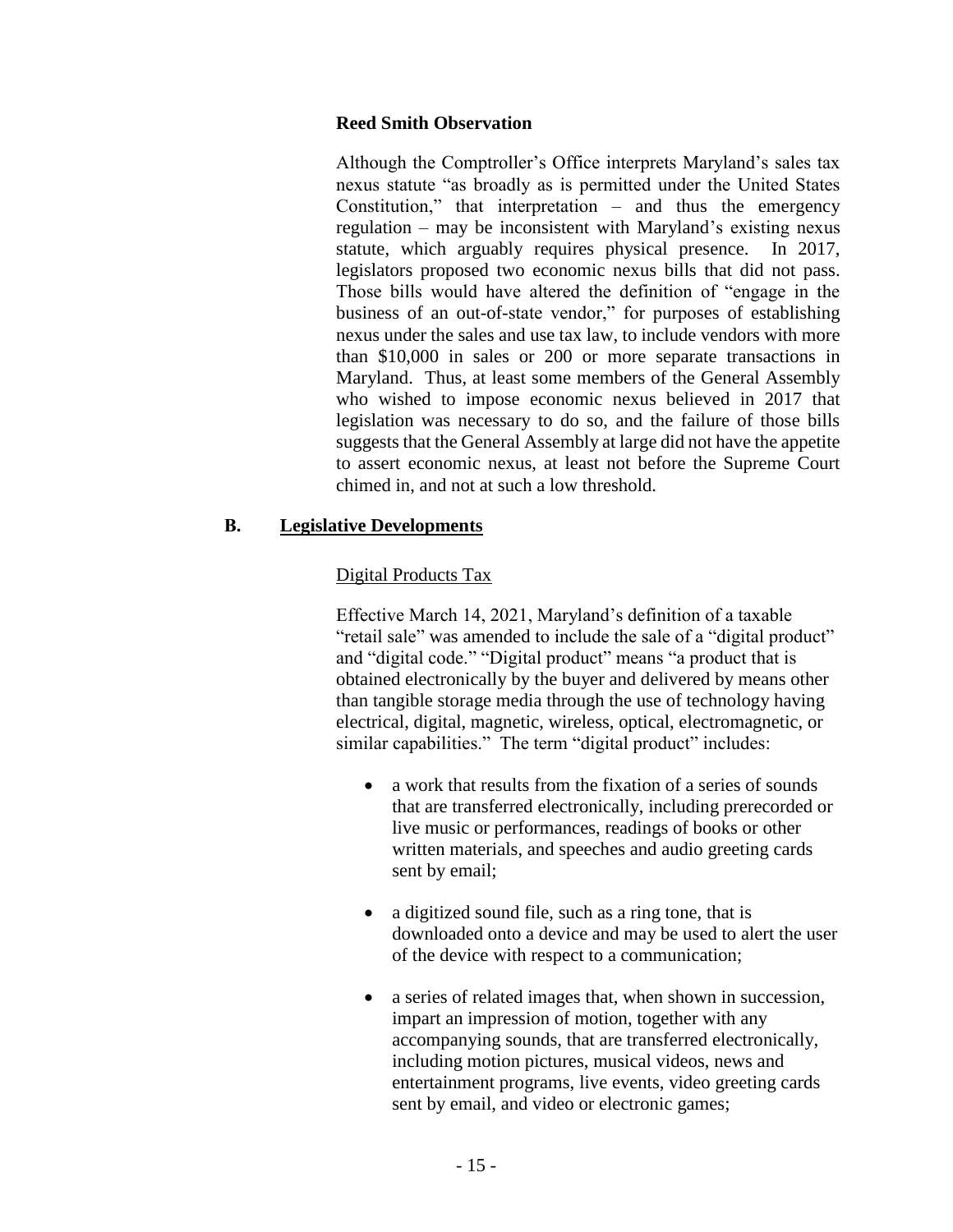- a book, generally known as an "e-book," that is transferred electronically; and
- a newspaper, magazine, periodical, chat room discussion, weblog, or other similar product that is transferred electronically. HB 932 (2020).

### Sales and Use Tax Exemption – Data Center

On May 7, 2020, SB 397 was enacted without the Governor's signature. Effective July 1, 2020, a sales and use tax exemption will be available for the purchase of qualified data center personal property if it is to be used at a qualified data center if the buyer provides the vendor with evidence of eligibility for the exemption issued by the Maryland Comptroller. To be eligible, an individual or a corporation must, within three years after submitting an application for the exemption, have: 1) owned a qualified data center located in Maryland; 2) invested at least \$5 million in qualified data center personal property; and 3) filled at least five qualified positions. SB 397 (2020).

### 2019 Legislative Session

### Sales and Use Tax - Limited Residential Lodging

Maryland enacted legislation that, effective June 1, 2019, requires certain "short-term rental platforms" to collect the sales and use tax on the sale of the right to occupy certain lodging accommodations. Maryland imposes sales and use tax on the sale of "tangible personal property," which is defined as "corporeal personal property of any nature; or an accommodation; or a short-term rental." An "accommodation," is "a right to occupy a room or lodgings as a transient guest." "Short-term rental" means the, "temporary use of a short–term rental unit to provide accommodation to transient guests for lodging purposes in exchange for consideration." *See* Md. Code Ann. Tax-Gen. § 11-101; HB 884 (2019).

### Sales and Use Tax - Collection by Marketplace Facilitators

Maryland enacted legislation that, effective October 1, 2019, requires persons defined as "Marketplace Facilitators" to collect the applicable Maryland sales and use tax due on a retail sale or sale for use by a "Marketplace Seller" to a buyer in Maryland, beginning on October 1, 2019. The legislation defines a "Marketplace Facilitator" as a person that both: 1) facilitates a "retail sale" by a marketplace seller by listing or advertising the sale of tangible personal property; and 2) collects, directly or indirectly through a third party, payment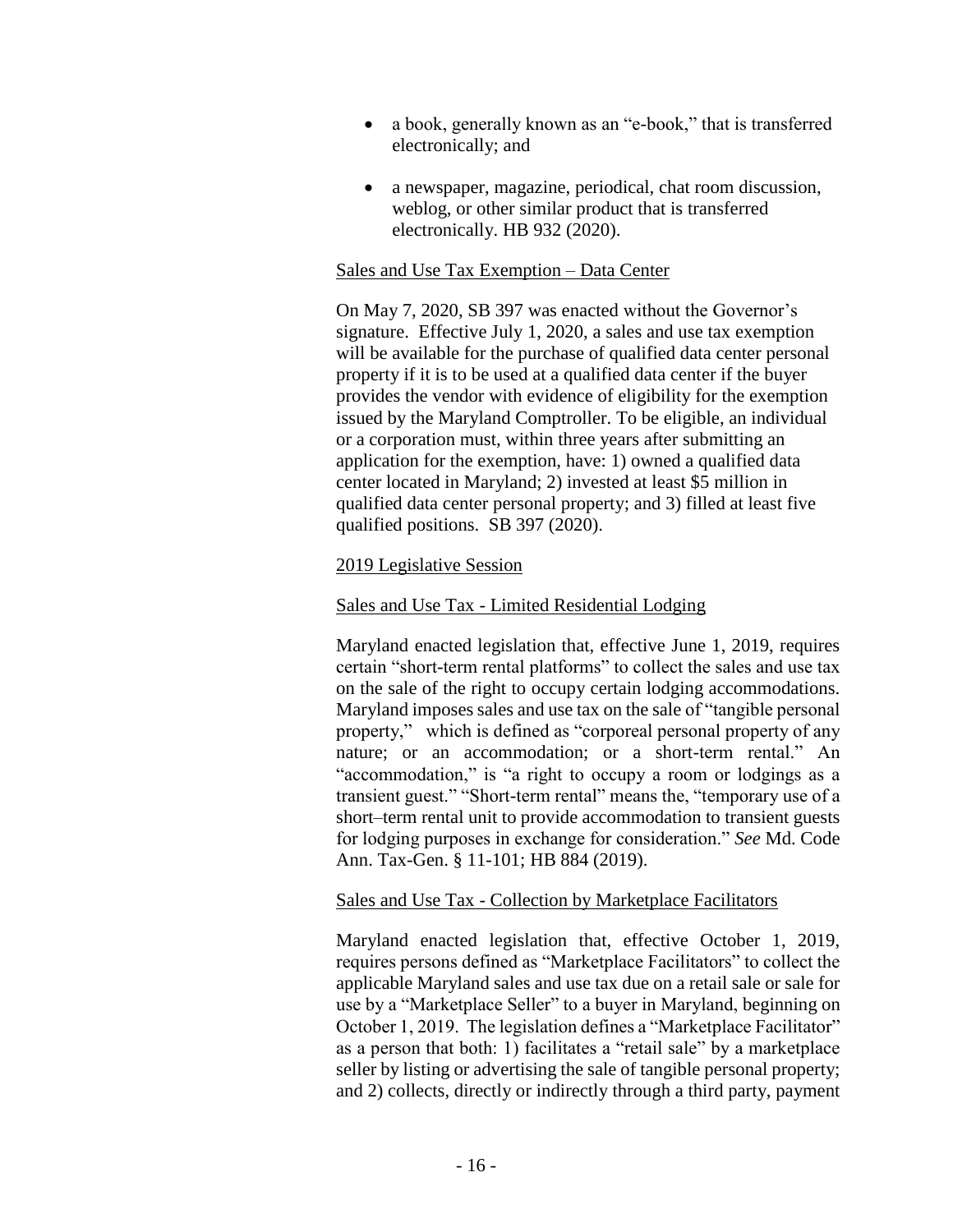from a buyer and transmits the payment to the marketplace seller. The law also requires Marketplace Facilitators obtain a license from the Comptroller of Maryland before "engaging in the business of a Marketplace Facilitator." A "Marketplace Seller" is defined as a person that makes a "retail sale" or sale for use through a physical or electronic marketplace operated by a Marketplace Facilitator. *See* Md. Code Ann. Tax-Gen. §§§§ 11–101(a), 11-403.1, 11–701(a), and 13–901(a); HB 884 (2019).

### **C. Judicial Developments**

## Maryland Court of Appeals Reverses the Tax Court's Finding that an Online Travel Company was Liable for Sales Tax

Travelocity charged customers for the right to occupy a hotel room, which is tangible personal property under Maryland law. However, Travelocity did not charge and remit Maryland sales tax on the cost of any Maryland hotel room rented. Travelocity also charged customers for Maryland car rentals. It also did not charge and remit Maryland sales tax on those transactions. The Comptroller assessed sales tax for the full price that Travelocity charged customers for Maryland room rentals and assessed sales tax on the Maryland rental car transactions. Travelocity contends that it did not "sell" rooms to customers because it did not own rooms it could sell. Instead, Travelocity characterized its activities as "facilitating room rentals" for which no tax should be charged.

In 2015, Travelocity appealed the Comptroller's assessment to the Tax Court. The Comptroller filed an interlocutory appeal to the Circuit Court for Baltimore County related to a Tax Court order that required the Comptroller to disclose the sales tax returns for the 715 hotels that Travelocity does business with in Maryland. The Tax Court agreed to stay Travelocity's appeal pending the outcome of the interlocutory appeal. This issue ultimately ended up at the Maryland Court of Special Appeals where the Comptroller withdrew the appeal when it became apparent that the resolution of the issue would further delay the trial in the Tax Court.

On December 18, 2017, the Tax Court affirmed the assessment of tax in part, concluding that although the statute in effect at the time of the assessment justified the assessment, the General Assembly's enactment of the "Accommodations Provider" provisions (Chapter 3 of the Acts of 2016) during the pendency of the case demonstrated that there was some ambiguity in the existing statute. Therefore, the Tax Court reversed that part of the assessment based on gross negligence and waived interest and penalty. Although the Tax Court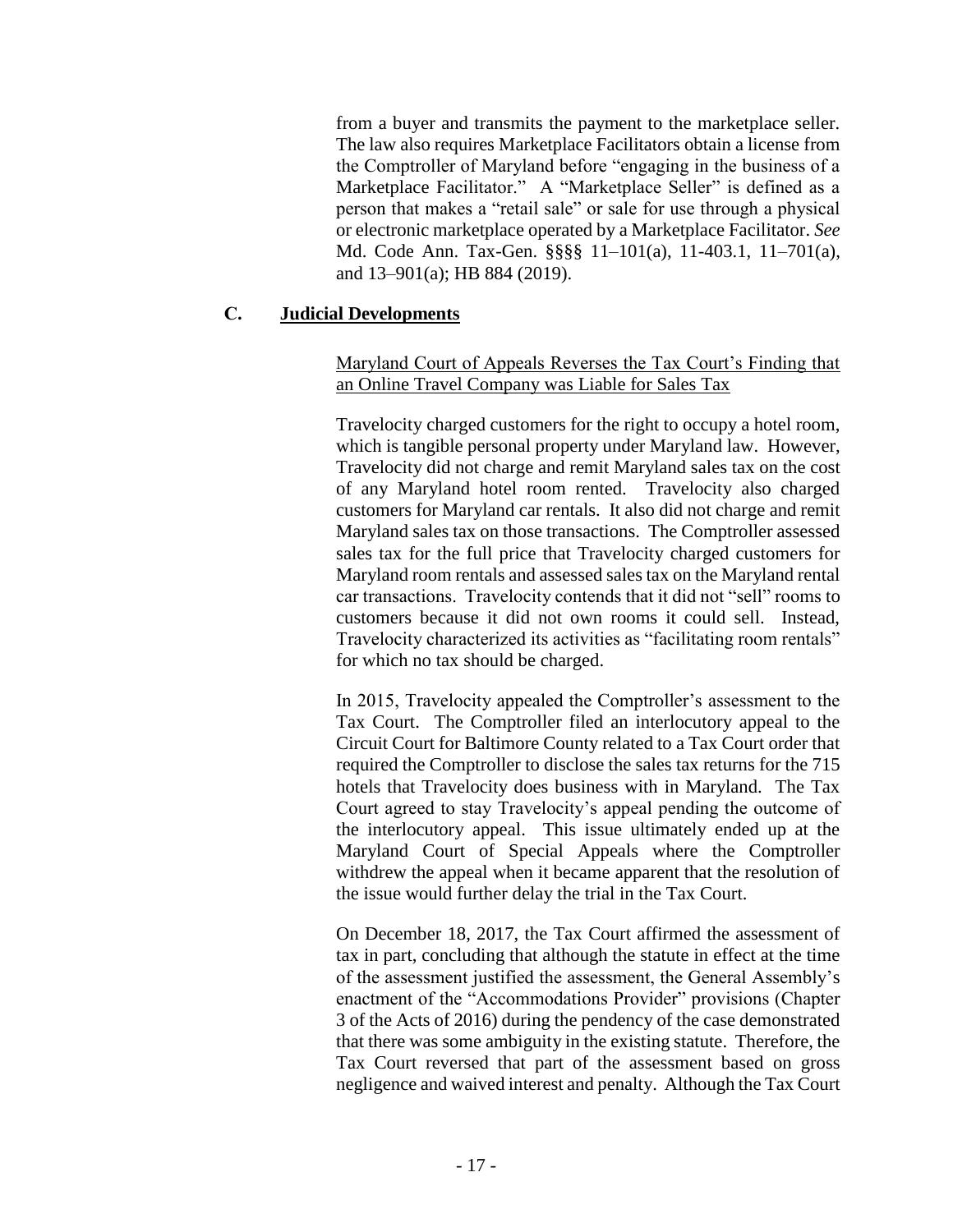did not calculate the tax owed by Travelocity in its Order, it provided the framework for how to calculate the tax.

On January 16, 2018, Travelocity filed a Petition for Judicial Review with the Circuit Court for Worcester County. The Comptroller filed a Motion to Remand the Tax Court decision in order for the Tax Court to determine the amount of tax owed. *Travelocity.com LP v. Comptroller of Maryland*, No. 12-SU-OO-1184 (Md. Tax Ct. 2017). On March 29, 2018, the circuit court remanded the case to the Maryland Tax Court for further proceedings and issuance of a final order. On November 15, 2018, the Tax Court issued a supplemental final order.

In September 2020, the Court of Appeals of Maryland reversed the Maryland Circuit Court and Tax Court decisions, holding that Travelocity is not responsible for collecting and remitting sales and use tax for certain rentals from 2003 to 2011 because it merely facilitated sales and did not make sales itself.

i. Maryland Tax Court Finds That a Pharmaceutical Business Was Not Entitled to Interest on Refunds of Maryland Sales Tax Paid on Exempt Printers

> This case involved a taxpayer, Jason Pharmaceuticals, Inc. ("JPI"), that rented printing equipment from Xerox Corp. to print various items it produces for display (posters) or to hand out for free. Xerox collected sales tax from JPI on the price for renting the printing machines. Under Maryland law, a sale (or rental) of tangible personal property is subject to sales and use tax unless an exemption applies. Tax-General §11-210(b) provides an exemption for the sale (or rental) of equipment used directly and predominantly in a production activity. Maryland law also allows for a taxpayer refund where a taxpayer erroneously pays the state a greater amount of tax than is properly and legally payable. Additionally, interest may be due on the amount of the refund in certain instances and subject to certain exceptions. One of these exceptions is when the claim for refund is based on an error or mistake of the claimant that is not "attributable to the State." The judicial standard for determining when an error or mistake is "attributable to the State" is when a taxpayer using reasonable judgment under the circumstances is led by the laws, regulations, or policies expressed by the State to the mistaken conclusion that the tax is owed.

> In 2012, JPI filed refund claims with the Comptroller's Office, seeking refunds totaling \$355,228 in sales tax overpayments for years 2008 – 2012. An auditor was assigned both refund claims, and, after nearly a one-year review, denied both claims. In 2013,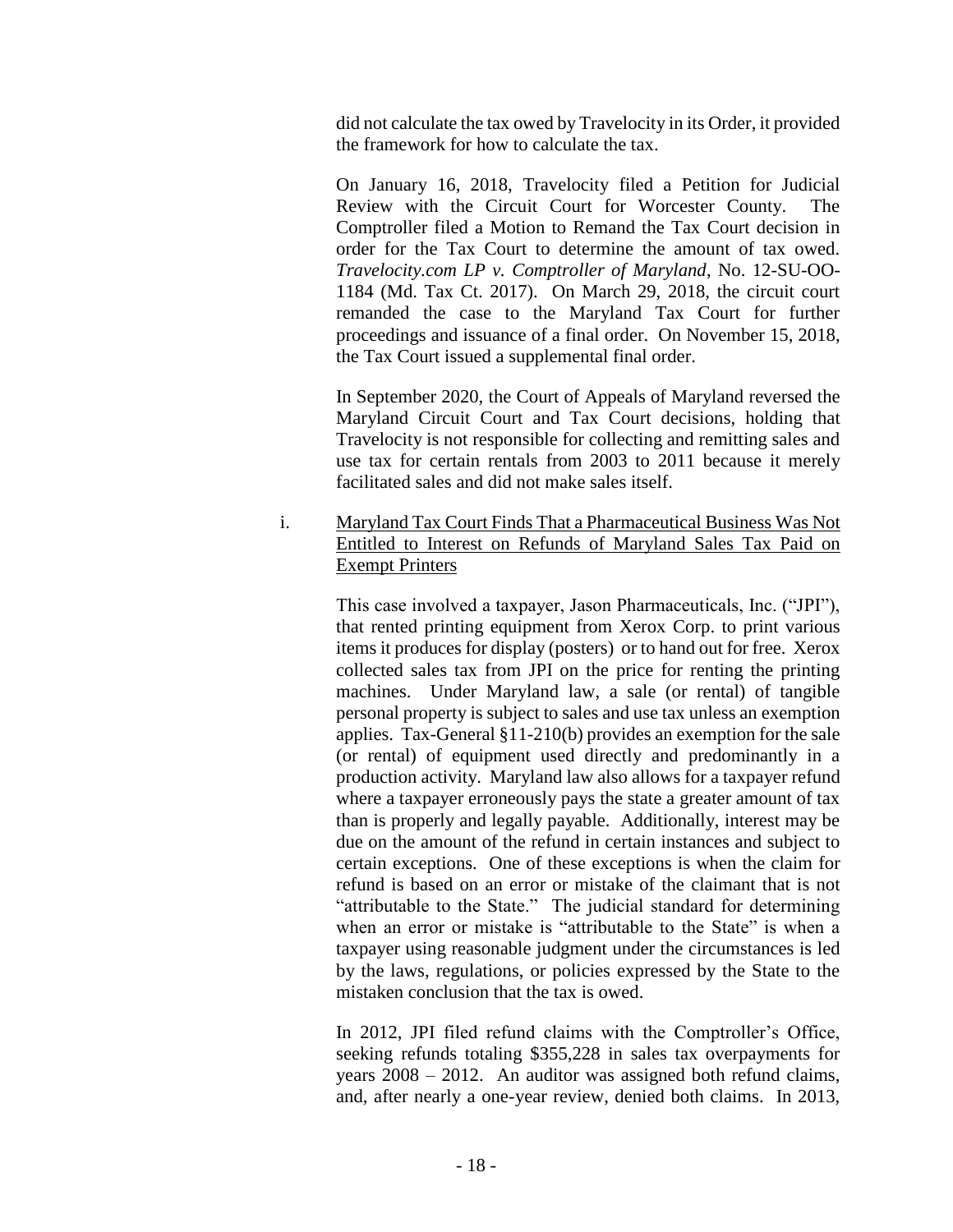JPI requested an informal hearing with the Comptroller and a hearing officer reversed the auditor's decision on both refund claims. Although refunds were issued to JPI, the Comptroller's Office did not pay interest on these refunds. JPI appealed the interest issue to the Maryland Tax Court.

The Tax Court reversed the Comptroller's decision regarding the payment of interest. The Comptroller appealed to Circuit Court for Anne Arundel County. The Circuit Court affirmed the Tax Court and the Comptroller appealed to the Maryland Court of Special Appeals.

The Maryland Court of Special Appeals reversed the Tax Court and denied interest, as it concluded that there was no substantial evidence in the record that JPI relied on Maryland laws, regulations, or policies that would mistakenly lead it to believe tax was owed. Thus, the overpayment was not attributable to the Comptroller. *Comptroller of the Treasury v. Jason Pharmaceuticals, Inc*., Maryland Court of Special Appeals, No. 1952, March 1, 2018. The Court of Appeals of Maryland denied JPI's petition for *certiorari* on June 21, 2018.

### ii. Tax Court Finds Transmitting Electricity Does Not Qualify for the Sales and Use Tax Production Activity Exemption

Potomac Edison Company, a utility company providing electric service to customers in Maryland, filed a refund claim asserting certain equipment it purchased (e.g. cables, transformers, substation equipment, distribution equipment) to transmit and distribute electricity to its customers was exempt from sales tax under the production activity exemption.

Under Maryland statute, sales and use tax does not apply to the sale of tangible personal property used directly and predominantly at any stage of operation on the production activity site. Production activity is defined as "assembling, manufacturing, processing, or refining tangible property for resale [except for processing food or a beverage by a retail food vendor]."

The Tax Court upheld the Comptroller's denial, determining that the transmission and distribution of electricity to consumers is not a production activity, but is instead a taxable service. The Court rejected the taxpayer's argument "that the transmission of electricity that takes place in a generation plant continues in the transmission lines that delivers electricity to customers." Thus, the machinery and equipment used in the transmission of electricity did not qualify for the production activity exemption.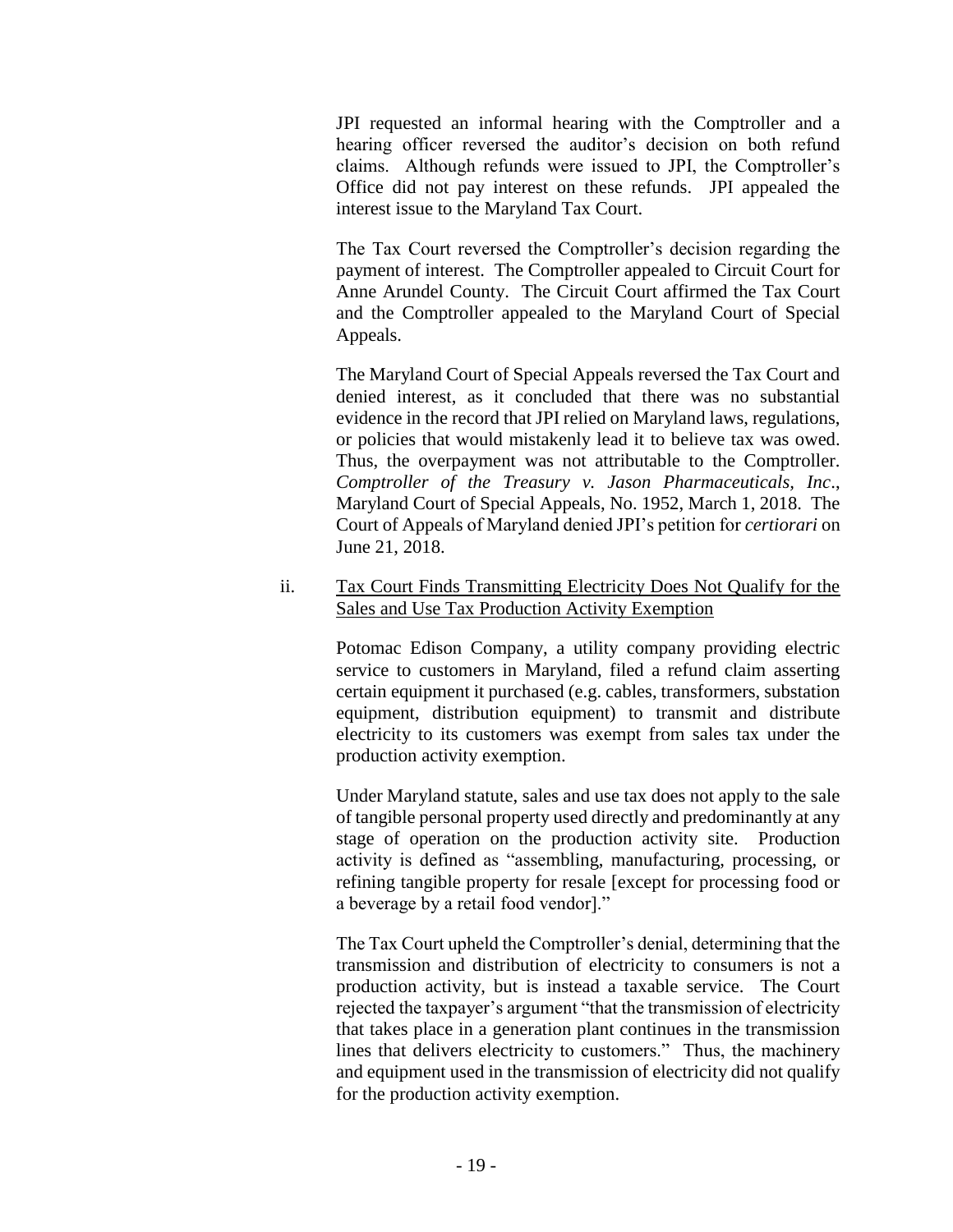Potomac filed a Petition for Judicial Review with the Circuit Court for Baltimore City. On September 20, 2016, the Circuit Court affirmed the decision of the Maryland Tax Court on different grounds. The circuit court concluded that a new product is not created in the course transmission of electricity. Potomac appealed to the Court of Special Appeals of Maryland. On April 29, 2019, the Court of Special Appeals of Maryland reversed the Circuit Court's decision and remanded the case to the Circuit Court with instructions to remand the case to the Tax Court. The Circuit Court remanded the case to the Tax Court on August 19, 2019 for further proceedings consistent with the Court of Special Appeals of Maryland's decision. *Potomac Edison Co. v. Comptroller of the Treasury,* No. 1645 Sept. Term 2016 (Md. Ct. Spec. App. 2019), *rev'g In re the Petition of Potomac Edison Company,* No. 24-C15- 000847 (Md. Cir. Ct. 2016).

### **D. Administrative Developments**

i. List of Tangible Personal Property and Services – Publication

In 2019, Maryland enacted legislation that requires the Comptroller to publish on the Comptroller's website a comprehensive list of tangible personal property and services the sale or use of which is subject to the sales and use tax. The Comptroller must update the list at least quarterly and detail any additions, deletions, or revisions to the list. HB 454 (2019). The Comptroller's most recent list was published on October 1, 2021, and is available at: [https://marylandtaxes.gov/forms/Tax\\_Publications/Sales\\_and\\_Use](https://marylandtaxes.gov/forms/Tax_Publications/Sales_and_Use_Tax-List_of_TPP_and_Services.pdf) [\\_Tax-List\\_of\\_TPP\\_and\\_Services.pdf.](https://marylandtaxes.gov/forms/Tax_Publications/Sales_and_Use_Tax-List_of_TPP_and_Services.pdf)

## ii. Digital Products

On June 3, 2021, the Maryland Comptroller issued guidance addressing its interpretations of the tax on digital products and code. Comptroller of Maryland Business Tax Tip # 29.

### **III. PROPERTY, RECORDATION, AND TRANSFER TAXES**

### **A. Legislative Updates**

i. Effective July 1, 2021, the Maryland State Department of Assessments and Taxation's (SDAT) eliminated the \$100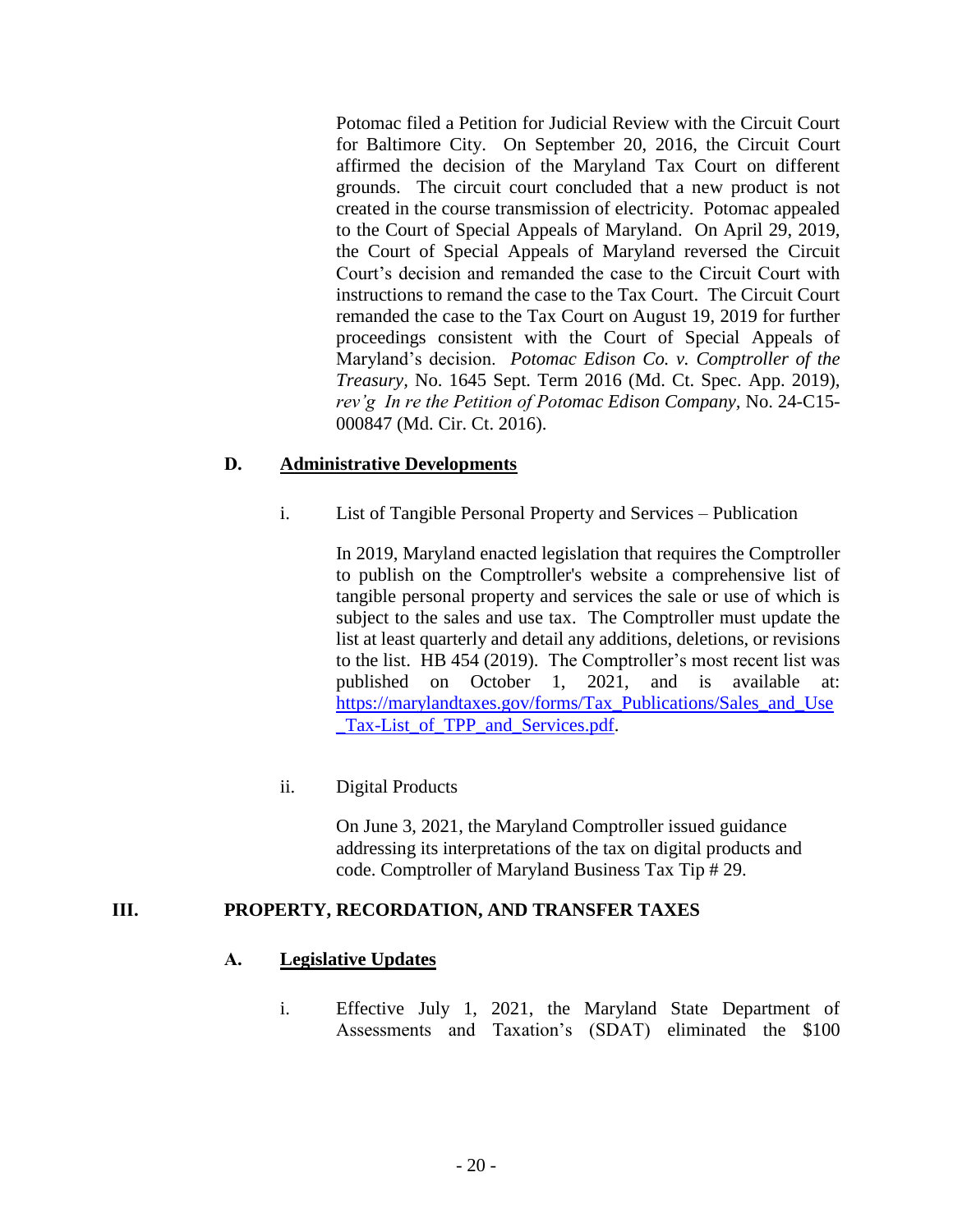processing fee for documents filed to dissolve, cancel, or terminate an entity. HB 647 (2021).

ii. Effective October 1, 2021, SDAT must provide an additional year for domestic corporations, limited liability companies, limited liability partnerships, limited partnerships, and statutory trusts, to file Annual Reports before being placed on a list whereby their charter will be forfeited. This grace period applies only to domestic Maryland entities. HB 839 (2021).

## iii. Recordation and Property Tax Exemption on Certain Transfers

In 2017, Maryland enacted legislation that exempts transfers of real property from a sole proprietorship to a limited liability company from recordation and transfer taxes the if the sole member of the limited liability company is identical to the sole proprietor and specified other conditions are met. HB 111 (2017); SB 363 (2017).

## **B. Judicial Developments**

## i. Tax Court Grants a Transfer Tax Refund to Nursing Home

In 2017, the Maryland Tax Court examined whether a nursing home was a "charitable" organization for the purposes of an exemption from the Montgomery County realty transfer tax.

The Montgomery County code states that a transfer of an interest in property is not subject to tax if the property is transferred to "any nonprofit hospital or nonprofit religious or charitable organization, association or corporation." Maryland uses a four-factor test to determine whether an organization is charitable:

- The stated purposes of the organization;
- The actual work performed;
- The extent to which the work performed benefits the community and the public welfare in general; and
- The support provided by donations.

The taxpayer, Hebrew Home, is a nursing home focusing on providing room, kosher food, and a religious atmosphere for its religious residents in a protected environment. Hebrew Home is the largest provider of Medicaid services to nursing home residents in Maryland and receives the majority of its payments from Medicaid and Medicare. The organization supplements its income with philanthropic donations and investments. In addition to providing nursing home services, the organization offers charity and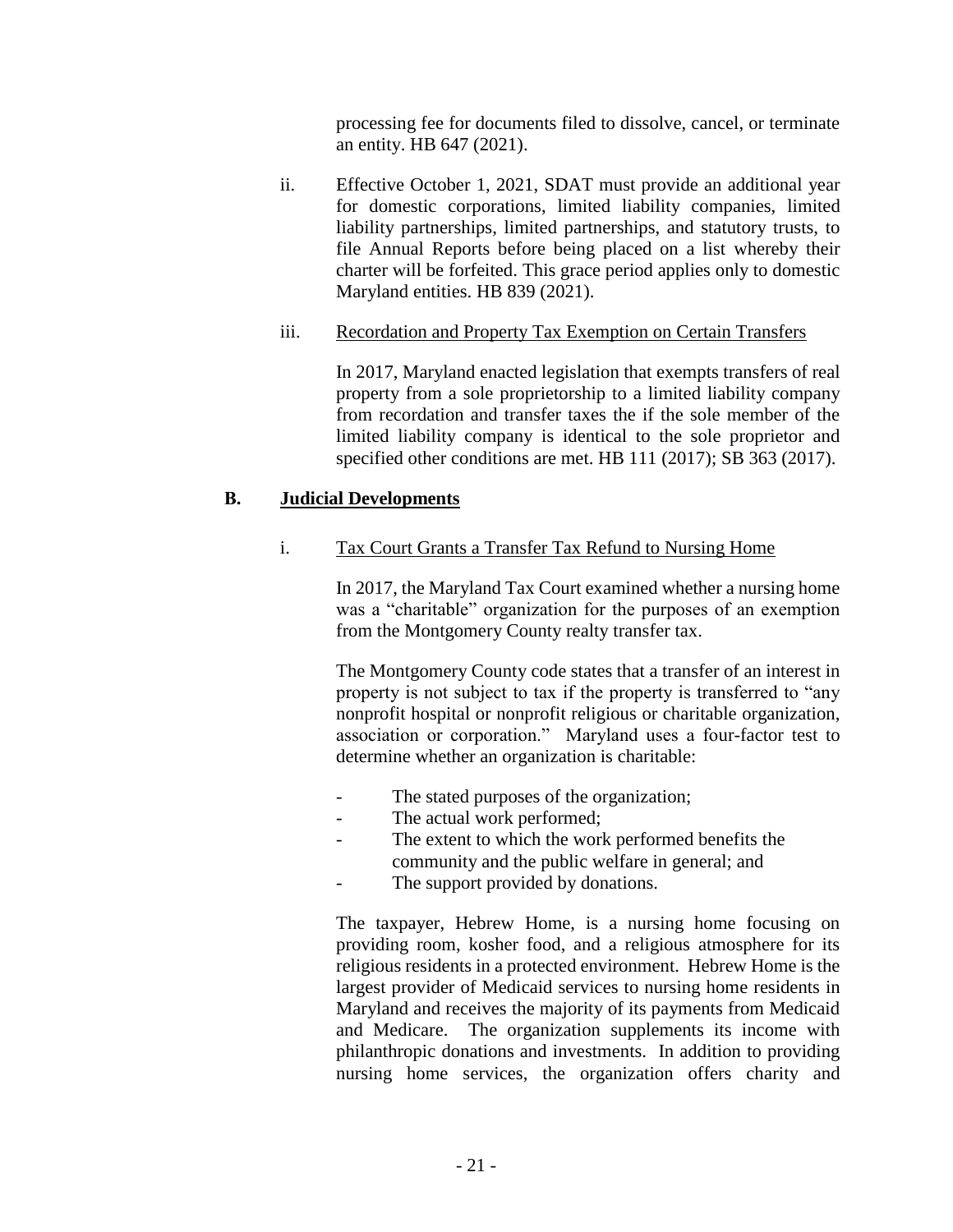uncompensated care to indigent residents, sponsors educational programs, and runs a community outreach volunteer program.

The Court rejected the County's argument that Hebrew Home was not a charitable organization because it operated at a surplus, reasoning the surplus functioned as a safety net. The Court stated: "Hebrew Home's success in investing charitable donations to provide for further services and care should not be used against it, but rather lauded." *Hebrew Home of Greater Washington v. Montgomery County, Maryland Department of Finance*, Dkt. No. 15-TR-00-0290, 2017 WL 1054522 (Md. Tax 2017).

# **IV. MISCELLANEOUS / OTHER ITEMS OF INTEREST**

# **A. Legislative Developments**

## i. Alcohol and Tobacco Commission

On March 28, 2019, the General Assembly passed, by a gubernatorial veto override, a law that establishes the Maryland Alcohol and Tobacco Commission (the "ATC"). The law transfers field enforcement, powers, and duties related to regulation of alcoholic beverages and tobacco from the Comptroller to the ATC. The transfer of personnel and responsibilities to ATC under the bill take place on or before July 1, 2020.

## ii. Maryland General Assembly Retroactively Reduces Interest Rate for Refunds Resulting from the U.S. Supreme Court Decision in *Wynne*.

Prior to the U.S. Supreme Court's decision in *Wynne*, the Maryland General Assembly passed legislation, as part of the Budget Reconciliation and Financing Act of 2014, to retroactively reduce the state's interest rate on income tax refunds that result from a final decision in *Wynne*. The legislation provided that the interest rate payable on such refunds (should the U.S. Supreme Court decline to hear the case or rule against the State) would be a percentage, rounded to the nearest whole number, that is equal to the average prime rate of interest quoted by commercial banks to large businesses during fiscal 2015, based on a determination by the Board of Governors of the Federal Reserve Bank. The average prime rate of interest quoted by commercial banks to large businesses as of March 2015 was 3.25%, far less than the 13% statutory rate of interest typically paid on refunds. *See* SB 172, Section 16 (2014).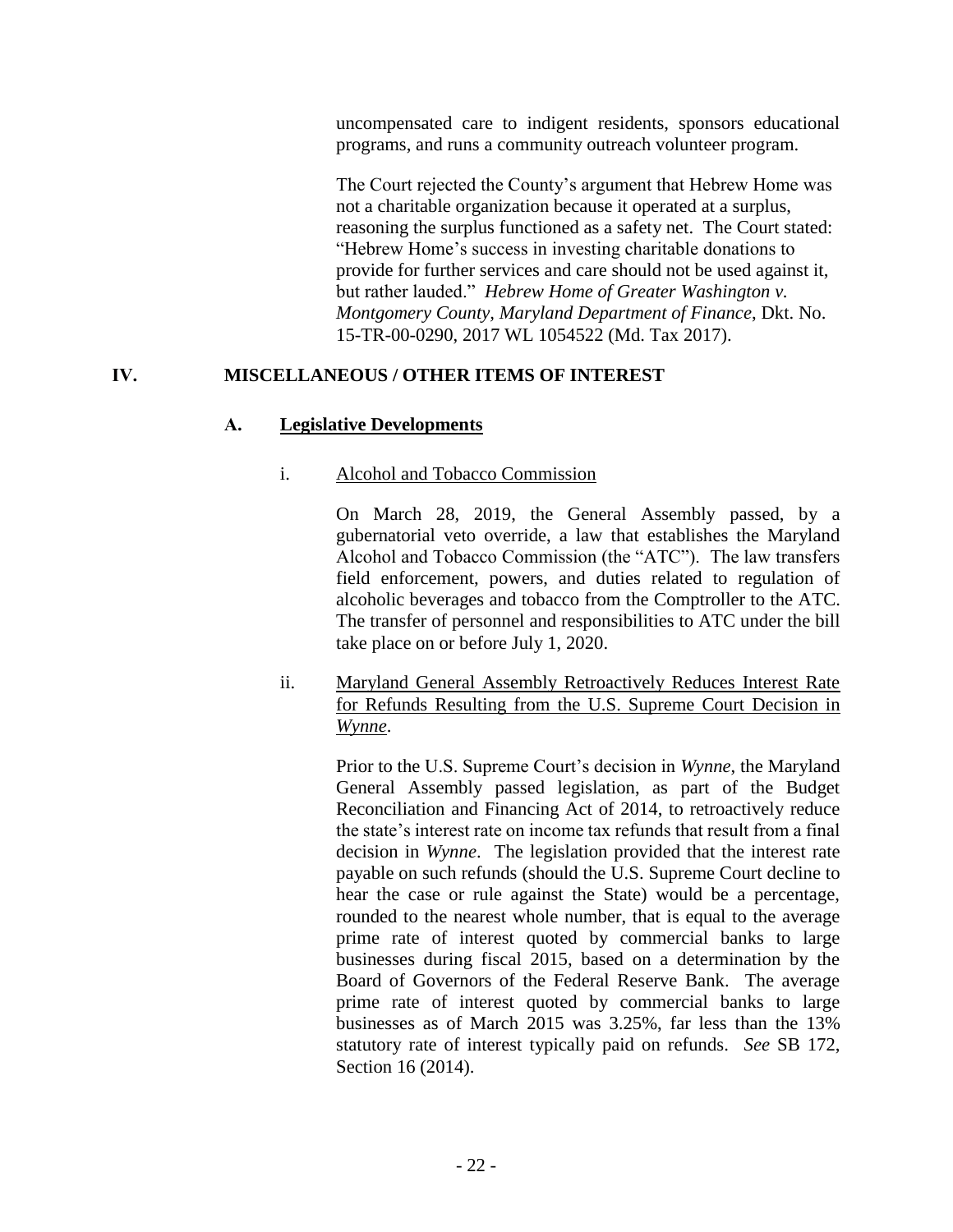In 2017, the General Assembly considered legislation that would extend the period certain individuals could file for an income tax refund as a result of *Wynne*. The legislation would have allowed individuals to file an amended return to claim a refund for a taxable year beginning after December 31, 2005, but before January 1, 2015, assuming certain requirements were met. While the legislation would have extended the periods for which individuals could seek refunds, it also prohibited individuals seeking refunds based on the extension from claiming interest on those refunds. SB 0345 (2017).

On May 23, 2018, the Maryland Tax Court held that the law reducing the interest rate for refunds resulting from the U.S. Supreme Court's decision in *Comptroller of the Treasury of Maryland v. Wynne* is unconstitutional. *Wynne v. Comptroller of the Treasury of Maryland*, Maryland Tax Court, No. 16-IN-OO-0216 (May 23, 2018). On June 15, 2018, the Comptroller filed a Petition for Judicial Review with the Circuit Court for Anne Arundel County. On January 4, 2019, the circuit court reversed and remanded the Tax Court's decision. On January 18, 2019, the taxpayer filed a Writ of Certiorari with the Court of Appeals of Maryland, which the Court granted on May 14, 2019. On June 5, 2020, the Court of Appeals held that Maryland did not violate the dormant commerce clause by statutorily reducing the overpayment interest due on refunds owed. *Wynne v. Comptroller of the Treasury of Maryland*, No. 12, September Term 2019 (Md. June 5, 2020). On remand, the Tax Court denied the Wynne's claim for additional interest. *Wynne v. Comptroller of the Treasury*, No. 16-IN-OO-0216 (Md. Tax March 31, 2021).

### **Reed Smith Observation**

The Court of Appeals rejected the taxpayers' argument that reducing overpayment interest only for claims in accordance with *Wynne* necessarily discriminated against interstate commerce, simply because only taxpayers involved in interstate commerce would have a claim. While the Court's decision purported to dispose of all issues in the case, the Court appears to have sidestepped the due process issue. Specifically, Maryland's midcourse reduction of overpayment interest was likely inconsistent with the due process clause of the 14th Amendment, as the Supreme Court has stated that a state cannot "'bait and switch' by reconfiguring" its refund procedure "unfairly, in midcourse. *See Reich v. Collins* 513 U.S. 106 (1994).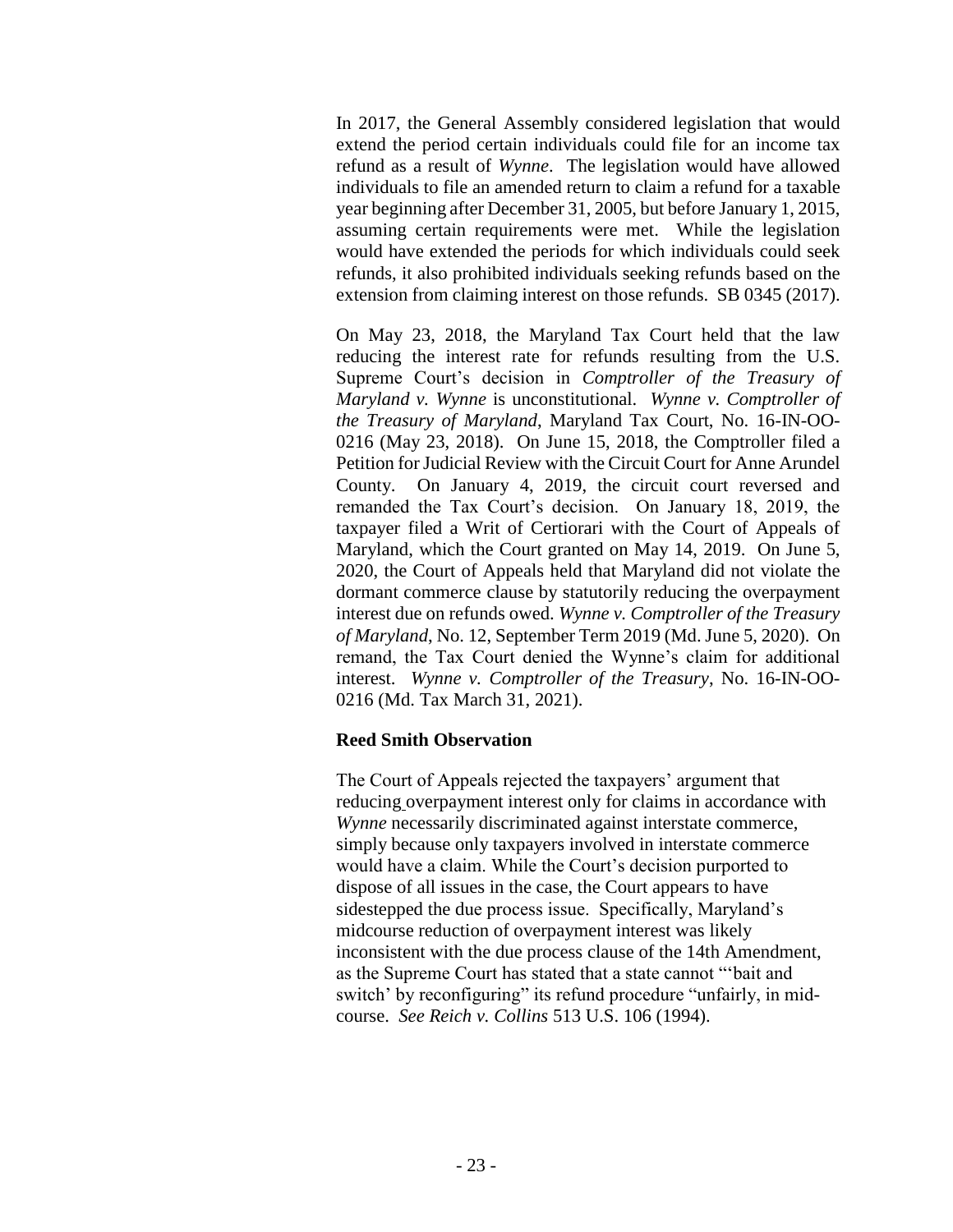### iii. Taxpayer Protection Act

In 2017, Maryland enacted the Taxpayer Protection Act, which makes several changes to law relating to tax enforcement and compliance. This Act, in relevant parts: prohibits taxpayers from employing individuals to provide or assist in providing tax preparation services unless that individual is registered; expands the police powers of Comptroller's Field Enforcement Division to include income tax, sales and use tax, and admissions and amusement tax; and amends definitions in the disclosure laws to allow the Comptroller's Office to share information with the United State Department of Justice, including a United States Attorney and the State Board of Individual Tax Preparers. *See* Md. Code Ann. Business Occupations and Professions § 21-401; HB 304 (2017).

### **B. Judicial Developments**

i. U.S. Supreme Court Denies *Certiorari* in a Case Challenging a Maryland State Court Rule Prohibiting the Citation of Unreported or Unpublished Decisions as Unconstitutional

The Comptroller audited a couple who deducted a retirement pension paid by the Chilean government from Maryland gross income. The couple relied on the Comptroller's 2008 resident tax return instruction booklet in claiming the deductions. However, notwithstanding the language in the instruction booklet, Maryland statute did not allow for a deduction for retirement pensions received from foreign governments. The Comptroller assessed Maryland income tax against the couple based on the improperly deducted pension payments. The Maryland Court of Special Appeals affirmed the lower court decisions upholding the assessment in an unpublished decision. The Maryland Court of Appeals (the highest Maryland state court) denied *certiorari* on both the substantive appeal, and the taxpayer's challenge of the lower court's decision not to publish its decision. In their petition for *certiorari* to the U.S. Supreme Court, the couple argued that Maryland's rule prohibiting them from citing "unreported or unpublished appellate court opinions as either precedent or persuasive authority violate[s] the Equal protection and Due Process mandates of the Constitution of the United States." The taxpayers argued the rule causes several problems, including:

- Allowing appellate courts to decide identical cases differently;
- Allowing for inconsistent decisions by the same court;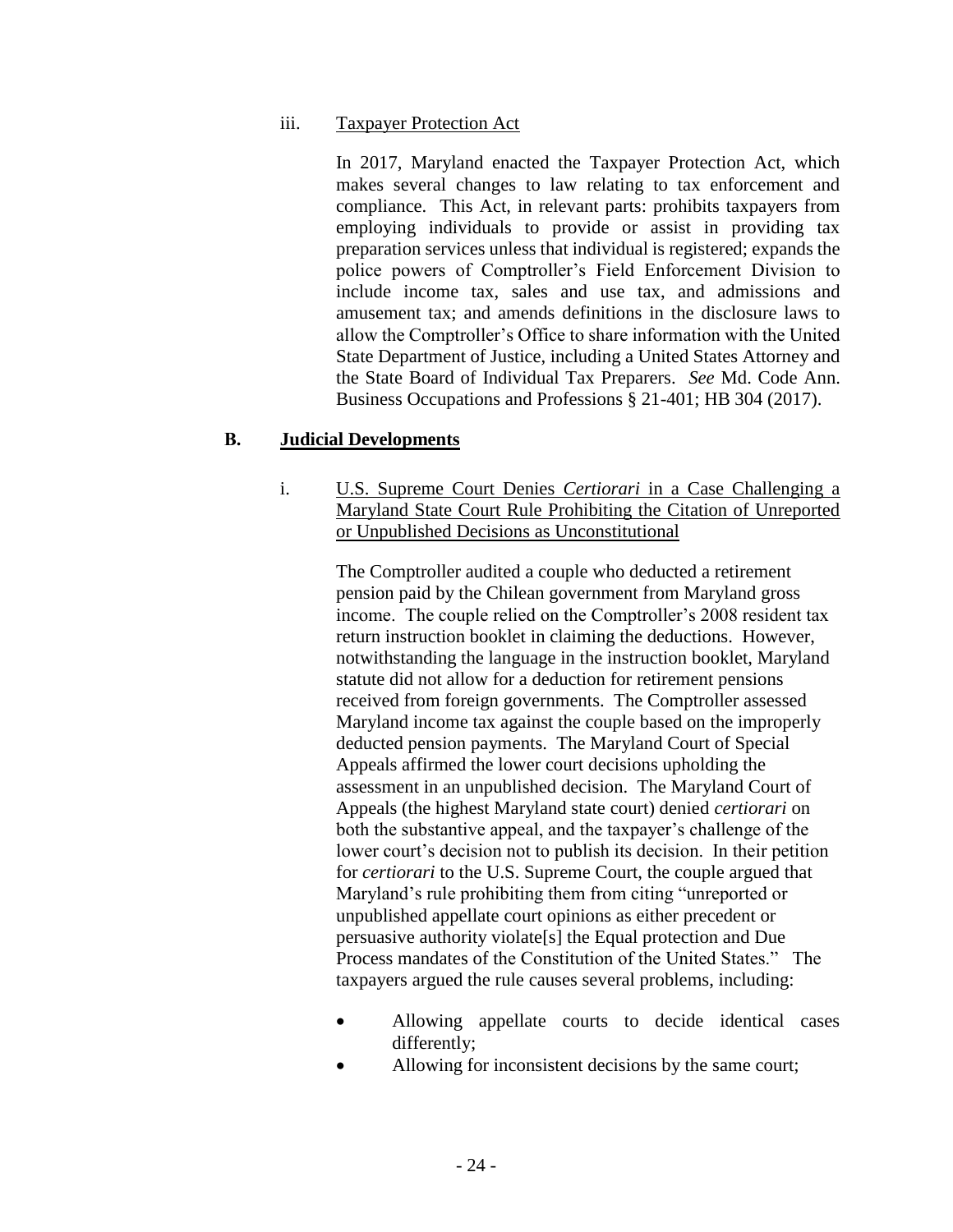- Reducing substantially the likelihood of further appellate review of decisions of an intermediate appellate court;
- Increasing substantially the difficulty for attorneys in advising clients as to the law; and
- Significantly impacting our society by dramatically increasing uncertainty in efforts to conduct business and personal affairs based on reasonably predictable legal outcomes.

As a result of the U.S. Supreme Court decision declining to grant *certiorari,* the Maryland rule barring litigants from citing unreported or unpublished decisions remains in effect. *Friedman v. Comptroller of the Treasury*, Dkt. No. 0734, Sept. Term 2016, 2016 WL 2002464 (Md. Ct. Spec. App. May 25, 2016), *cert. denied* 450 Md. 114 (2016), *and* 137 S.Ct. 1110 (2017).

# **C. Administrative Developments**

## i. Hurricane Ida Tax Filing Extensions

Although originally granted only to businesses and emergency responders in certain parts of Maryland that were impacted by the offcuts of Hurricane Ida, in September of 2021, the Comptroller granted tax extensions to all Maryland businesses and emergency responders on a statewide basis. Sales and Use Tax Returns and Tax normally due September 20th, 2021 were extended to October 20th, 2021. Admission and Amusement Tax Returns normally due September  $10^{th}$  were extended to October 10th, 2021. Alcohol Taxes normally due in September were extended exactly one month from the original due date. Additionally, the Comptroller is providing a waiver of interest and penalties, so long as the returns are filed and paid by the extended due date. Comptroller of Maryland News Release (September 3, 2021).

## ii. Administrative Relief Due to Impacts of COVID-19

Throughout 2020, The Comptroller has issued various proclamations permitting delayed income, franchise, and sales and use tax filings. Income and franchise tax filing and payments for individual, corporate, pass-through, and trust returns were delayed to July 15, 2020. Additionally, the Maryland Comptroller exercised his authority to suspend interest and penalty assessments on unpaid tax as of April 1, 2020 on Admissions and Amusement Tax, Alcoholic Beverage Tax, Boxing and Wrestling Tax, Death Taxes, Franchise Taxes, Fuel Taxes, Income Tax, Sales and Use Tax, and Tobacco Tax. This suspension expired on August 16,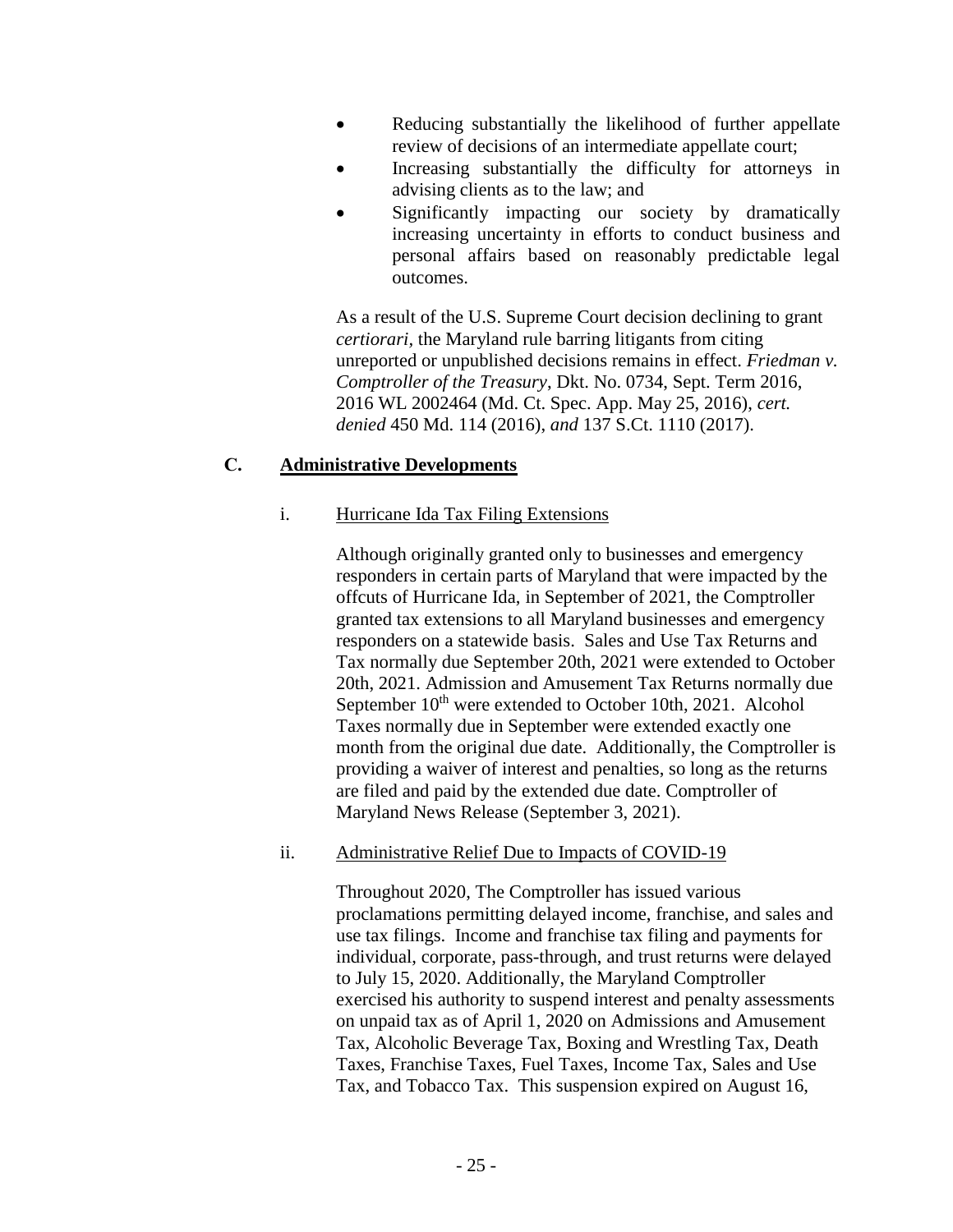2021. Comptroller of Maryland Tax Alert 04-14-20A (April 14, 2020); Comptroller of Maryland News Release (August 3, 2021).

iii. Maryland Comptroller Releases Full Audit Manual as a Result of a Public Information Act Request

The Comptroller recently released its full field audit and training manual after a court challenge by Tax Analysts. The Comptroller originally released a heavily redacted version of the manual in response to a record request for the manual under Maryland's Public Information Act.